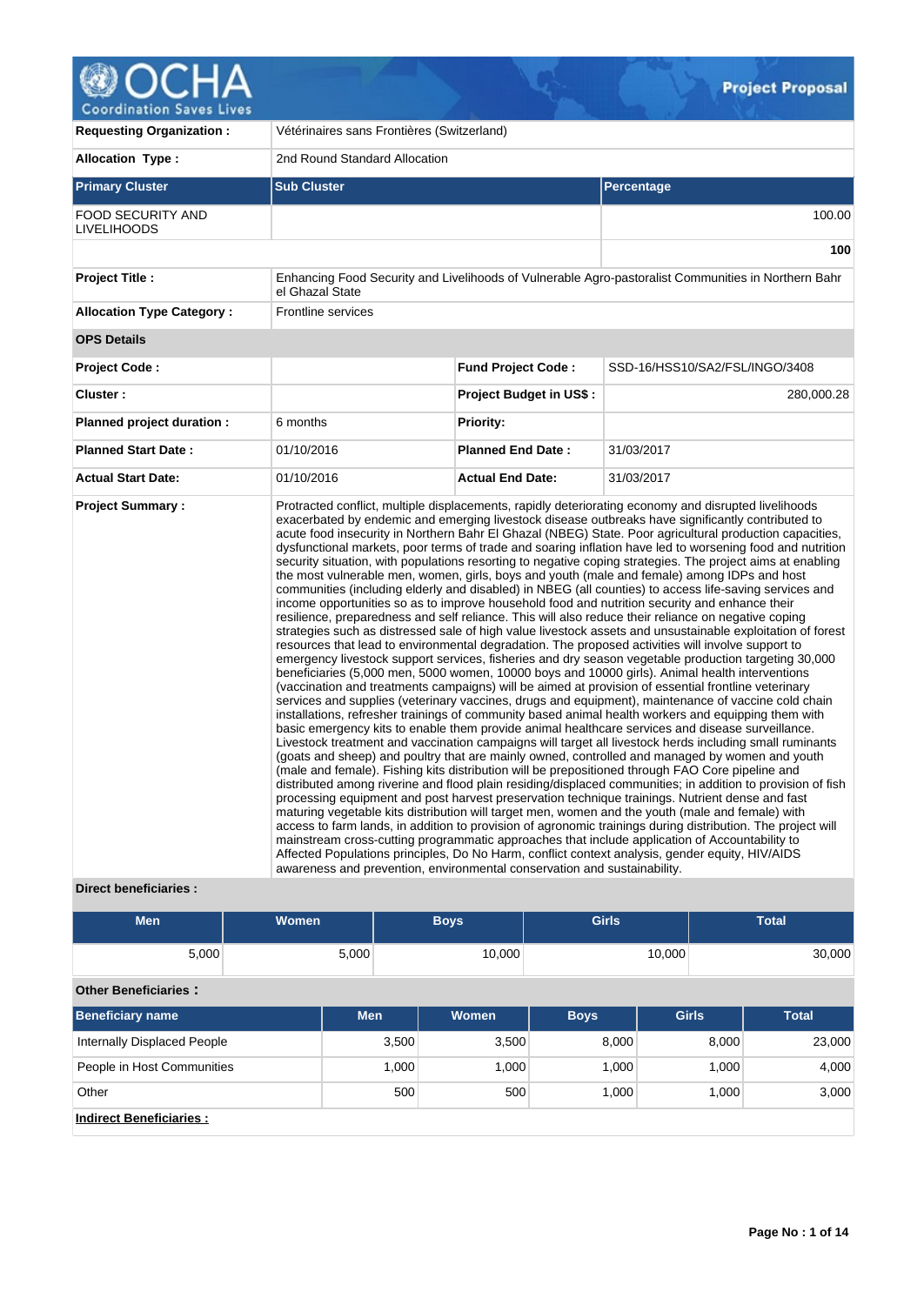The project will target total 30,000 indirect beneficiaries comprised of boys, girls, women and men (including elderly and those with disabilities) amongst the host and IDP communities. These will include members of the community who interact with the project activities during implementation, those benefiting indirectly from livestock, fisheries and vegetable interventions and trainings including community mobilization and sensitization sessions; migrant livestock keepers/Arabs in the Bahr El Ghazal region; participants in project activities including planning and consultative meetings, counterpart agencies' staff/beneficiaries, monitoring and evaluations; integrated IDP communities hosted by livestock keepers and those residing in cattle camps.

#### **Catchment Population:**

Catchment population will be composed of boys, girls, men and women including the elderly and disabled from both IDP and host communities in the neighboring areas such as Twic, etc; benefiting from increased livestock, fisheries and vegetable interventions such as vaccination/deworming, treatment campaigns; fisheries and vegetable livelihood kits distribution due to their close proximity to the targeted locations/communities. Migrant Arabs from Sudan will also benefit from livestock interventions during their migratory periods in February-March.

# **Link with allocation strategy :**

This project is designed to contribute to the overall 2016 Humanitarian Response Plan, aligned to the South Sudan Humanitarian Fund 2016 Second Round Standard Allocation strategic objectives which are to save lives and alleviate suffering through safe access to services and resources with dignity and ensuring communities are protected, capable and prepared to cope with significant threats. The interventions will address FSL cluster specific objectives and 2016 SSHF Second Round cluster strategy by capitalizing on the seasonality in order to improve food availability by supporting improved access to food through fishing, livestock and vegetables production. This is in line with priority locations where the project will target most vulnerable populations in emergency food insecure prioritized in Northern Bahr El Ghazal and state. The project will be aimed at ensuring cost efficiency complemented by pre-positioning of livestock vaccines and fishery kits through FAO pipeline and seasonality in order to promote preparedness, household resilience and self-reliance through protection of key assets such as livestock. Vulnerable host and IDP populations in the target areas (men, women, boys, girls, including lactating and pregnant women, the elderly and the disabled) are increasingly dependent on food aid and livestock and fisheries derived protein for their daily food needs (milk, meat and fish). Provision of emergency animal health services (vaccination and treatment campaigns, including community animal health workers trainings and supplies) and provision of highly nutrient dense vegetable and fisheries kits are key intervention strategies in the FSL Cluster 2016 SSHF Second Round strategy designed to enable immediate access to food resources and protect and rehabilitate livelihood assets that are necessary to help communities rebound from the conflict induced shocks and mitigate against risks of hunger, malnutrition and collapse of livelihood systems.

#### **Sub-Grants to Implementing Partners :**

| <b>Partner Name</b>                                   | <b>Partner Type</b> | <b>Budget in US\$</b> |
|-------------------------------------------------------|---------------------|-----------------------|
|                                                       |                     |                       |
| Other funding secured for the same project (to date): |                     |                       |

| <b>Other Funding Source</b> | <b>Other Funding Amount</b> |
|-----------------------------|-----------------------------|
| Global Affairs Canada       | 300,000.00                  |
|                             | 300,000.00                  |

### **Organization focal point :**

| <b>Name</b>                      | <b>Title</b>            | Email                           | <b>Phone</b>  |
|----------------------------------|-------------------------|---------------------------------|---------------|
| Dr Martin Barasa                 | <b>Country Director</b> | martin.barasa@vsf-suisse.org    | +211920328475 |
| Dr Kevin Miheso                  | Program Manager         | kevin.miheso@vsf-suisse.org     | +211921579582 |
| Dr. Douglas Machuchu             | Team Leader - NBEG      | douglas.machuchu@vsf-suisse.org | +211915820184 |
| <b>BACKGROUND</b>                |                         |                                 |               |
| 1. Humanitarian context analysis |                         |                                 |               |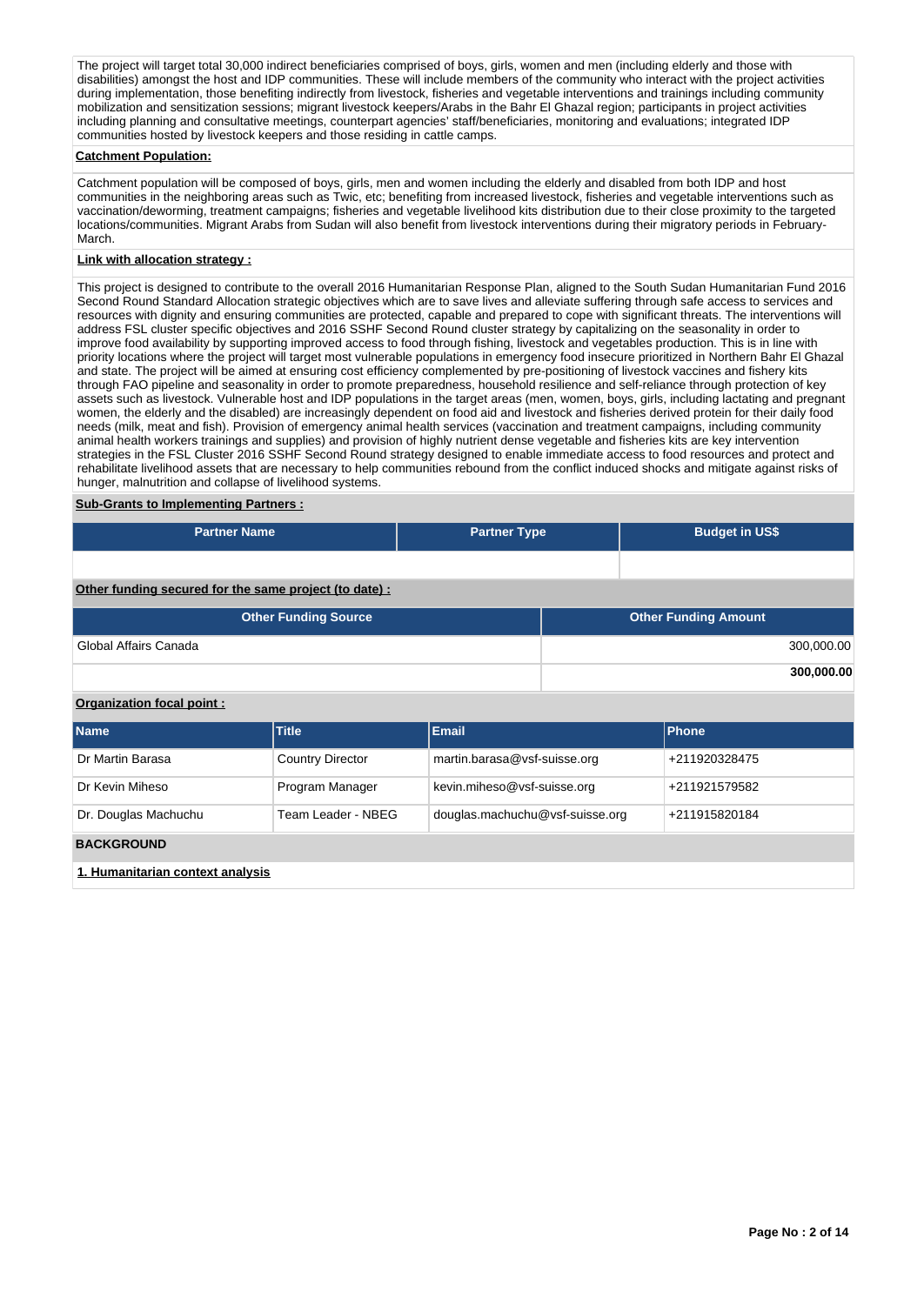The current food insecurity situation in the country has continued to deteriorate despite formation of the transitional government of national unity in April 2016, with a projected 4.8 million people currently facing severe food insecurity country wide (South Sudan IPC update, April 2016). Protracted conflict and fresh outbreak of fighting in South Sudan's capital, Juba in July 2016 (OCHA July, 2016) has exacerbated the already fragile food insecurity and dire economic situation in the country. Majority (80%) of food insecure populations are in Northern Bahr El Ghazal (NBEG) and Greater Upper Nile (GUN) States among other States (South Sudan IPC update, April 2016). Global Acute Malnutrition (GAM) in States such as NBEG have shot up to 33.3%, the worst in the country with at least 61% (280,000) of populations facing emergency acute food insecurity (FAO/ WFP FSNMS Update July 2016; South Sudan IPC update, April 2016). Hyperinflation has reached historic levels of 616% in July (highest in the world) (South Sudan's National Bureau of Statistics reports, June 2016) following renewed fighting in Juba which resulted in killings, displacements, destruction and looting of property. These have resulted in unprecedented escalating food and commodity prices and subsequent erosion of purchasing power among vulnerable people among them livestock keepers (WFP South Sudan Market Price Monitoring Bulletin, August 2016). Prevalent livestock disease outbreaks and mortalities, poor purchasing power and livestock asset stripping continue to affect the livelihoods of vulnerable populations further deteriorating the already fragile food insecurity in the area (Mercy Corps, VSF-S, VSF-G, and CARE Multi-sector assessment, April 2016). Food insecurity coupled with deteriorating insecurity is causing a wave of migrations to neighbouring countries, with States such as NBEG having recorded an estimated 54,000 people crossing into Sudan and a projected 100,000 by July 2016 (UNHCR, April 2016).

Higher than normal flooding in NBEG could signify flood prone areas such as Aweil South likely to further disrupt livelihoods and fuel further displacements. Current flooding in these areas and prevalent livestock disease presents a major challenge particularly to the livestock industry due to migration and camp congregation; coupled with restricted movements and disrupted traditional livestock migratory patterns is likely to lead to deteriorating animal health conditions and livestock disease outbreaks will further erode livestock's contribution to food security and livelihood coping strategies (FAO Conflict and Livestock in South Sudan, February 2016; South Sudan IPC update, April 2016). Throughout the crisis, livestock assets and fisheries resources have provided a critical safety net to vulnerable populations in the targeted state, including the displaced populations. Many displaced families, especially women, the elderly, boys and girls and children migrate with their livestock to lowlands and swampy terrains where they solely depend on livestock for easy access to livestock and fisheries derived food (meat, milk and fish). Livestock and fisheries resources are projected to still play a very key role in securing household food and nutrition security in 2016 (FAO Conflict and Livestock in South Sudan, February 2016).

#### **2. Needs assessment**

Integrated Food Security Phase Classification (IPC) April 2016 update estimates over 4.8 million people are in urgent need of food, agriculture and nutrition; with a third of the population experiencing highest level of food insecurity since conflict outbreak in 2013 (FAO/WFP/UNICEF Joint Release, July 2016). Sustained rising trend in cost of living, inflation (667%), recent conflict outbreak in Juba in July 2016 with subsequent looting of FAO/WFP warehouses is likely to exacerbate already fragile food insecurity situation among most vulnerable populations. Purchasing power among livestock keepers in livestock-dominant locations such as Northern Bahr El Ghazal (NBEG) among others has been rapidly declining with very poor terms of trade. Malnutrition levels are particularly very high in NBEG (33.3%) with GAM rates above emergency thresholds (GAM >15%) (South Sudan IPC update, April 2016); attributed to both low and poor diet quantity with extremely low dietary diversity (Food Security and Nutrition Monitoring System, 2016). Chronic erosion of populations' ability to access food has been heightening by the current economic crisis more so in highly market dependent towns like Aweil. Recent VSF/VISTAS animal health status and impacts of conflicts assessments found that livestock keeping households showed increased dependence on livestock and its products; more so in hunger gaps/lean season. There has been a significant reduction in herd sizes varying from 85%-15% attributed to livestock disease outbreaks, negative coping livestock asset stripping among others. Disrupted livestock migratory movements in Bahr El Ghazal regions; have further increased livestock disease prevalence, morbidity and generally high herd mortality estimated at 25% in February 2014, 35% by August 2014 and herd incidence of 68% in June 2015 and projected to increase further in 2016 (FAO Conflict and Livestock in South Sudan, February 2016; VISTAS Livestock Assessment Report 2014; FAO South Sudan, The Impact of Conflict on the Livestock Sector in South Sudan, Feb 2016; VSF, VISTAS - Animal Health Status and Impacts of Conflicts, August 16, 2015). With escalating food prices and limited employment/ income opportunities (FAO/ WFP FSNMS Update July 2016; South Sudan IPC update, April 2016), has resulted in many residents selling their livelihood inputs (livestock) which means that the food security situation for majority is likely to worsen. These have been exacerbated by inadequate provision of veterinary services, and likely to erode livestock contribution to food security and coping strategies for agro-pastoralists.

The threats of livestock diseases require a robust and sustained response in 2016 to enhance protection of livestock assets, access to livestock derived food (milk and meat) and rehabilitation and early recovery of livestock based livelihoods. Urgent veterinary interventions among these livestock will protect the livelihoods of these vulnerable men, women, girls and boys. Livestock derived protein more so among children under 5 years of age and pregnant women; in addition to alternative sources of nutrition such as nutrition-dense vegetables (vitamins) and fish (protein) will save lives and alleviate suffering amongst most vulnerable and acutely malnourished populations.

### **3. Description Of Beneficiaries**

Targeted beneficiaries are primarily made up of 20,000 children (girls and boys) and youth (male and female) and 10,000 adults (men and women) (including elderly and disabled) amongst the most vulnerable emergency affected agro-pastoralist IDP and host communities directly in all counties of Northern Bahr El Ghazal State. These communities are among most vulnerable prior to the outbreak of violence due to a combination of natural (floods, pests and diseases) and man-made (chronic conflicts) induced disasters; coupled with marginal production capacities, lack of dietary diversities, unpredictable rainfall patterns, entrenched inequality more so among females. Fresh fighting, flooding and economic deterioration has exacerbated the situation and increased their vulnerabilities and shocks. Majority of these communities have adopted negative coping strategies such as charcoal burning, sale of forestry products, alcohol brewing, over reliance of aid among others which undermines their long term resilience. Harsh economy and prevalent livestock diseases have significantly eroded their major source of livelihood; livestock through mortalities and selling. Already established local networks and coordination networks will be consulted and engaged during beneficiary selection to ensure equitable targeting and selection criteria.

#### **4. Grant Request Justification**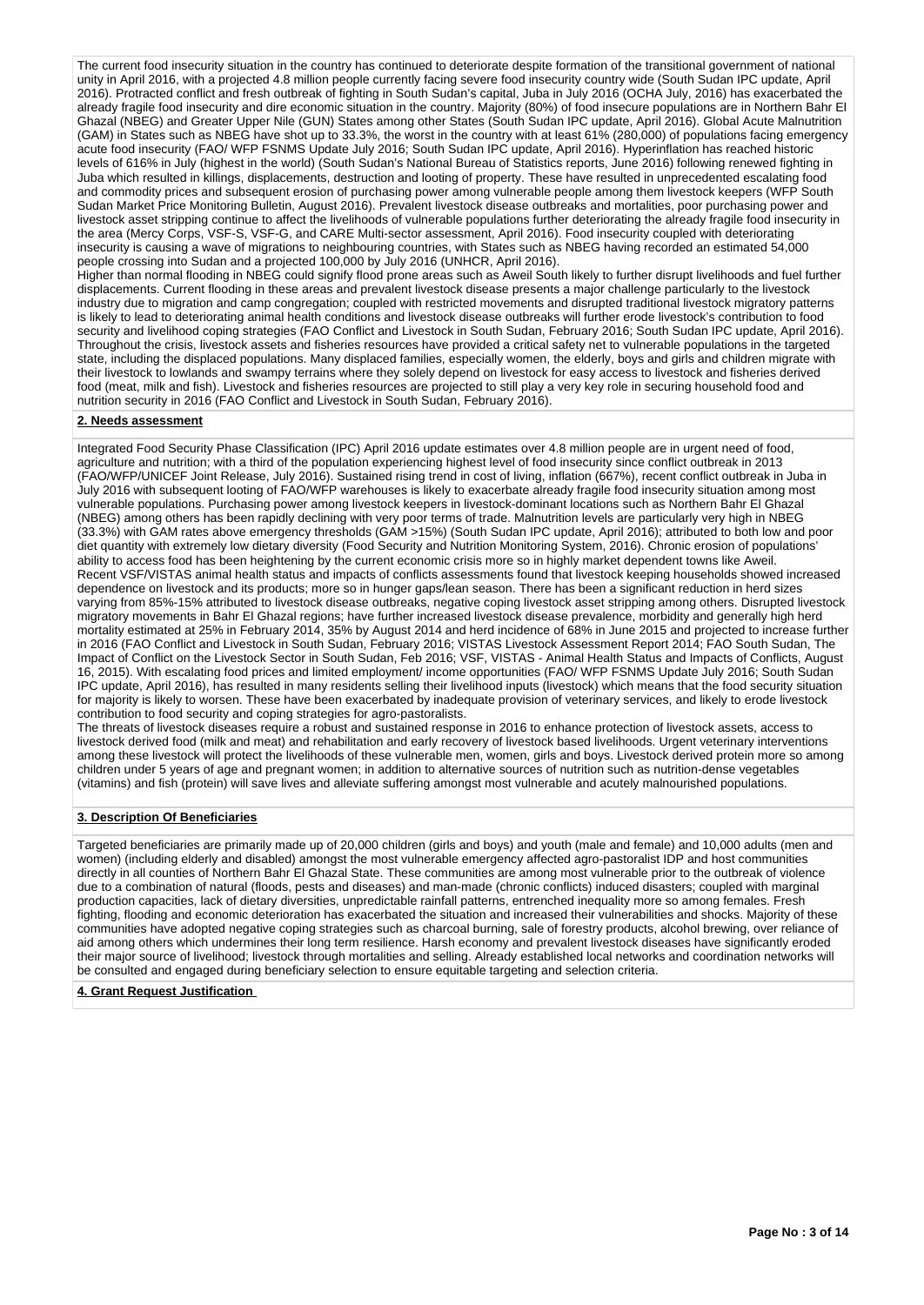An estimated 280,000 men, women, boys and girls are facing emergency levels of food insecurity in Northern Bahr El Ghazal (NBEG). Protracted conflict, inflation (661%), high food and commodity prices; and poor purchasing power among the population including livestock keepers signifies the dire situation and vulnerability of people. Alarming Global Acute Malnutrition rates in NBEG (33.3%), highest in the country could signify a worsening situation more so among children and pregnant women (South Sudan IPC update, April 2016). This is despite majority of the population in the State being agro-pastoralists with most households owning livestock. Highly market dependent economies in Aweil have been worse affected by inflation further exacerbated by closure of Sudan/South Sudan border, constraining entry of goods into the State (WFP South Sudan Market Price Monitoring Bulletin, August 2016). Protracted conflict and fresh fighting outbreak in Juba in July 2016; prevalent livestock diseases has further constrained food security, veterinary service delivery, exacerbated by low capacity of government veterinary services provision (Mercy Corps, VSF-S, VSF-G, and CARE Multi-sector assessment in April 2016). Disrupted traditional livestock movement in GUN and Bahr El Ghazal regions have been linked to increased spread of endemic diseases among the livestock populations resulting in generally high herd mortality estimated at 25% in Feb 2014, 35% by August 2014 and herd incidence of 68% in June 2015 (FAO Conflict and Livestock in South Sudan, February 2016; VISTAS Livestock Assessment Report 2014).

Majority of vulnerable host communities and IDPs, among them men, women, boys, girls, the elderly and the disabled that are highly dependent on animal source foods (meat and milk) for their nutrition are at risk of hunger and malnutrition, especially in NBEG where GAM prevalence rates are alarming, while livestock assets are at risk of diseases. Most vulnerable people have depended entirely on fisheries resources, which can be harnessed by riverine communities and those residing in flood prone areas; justifying the need for fisheries kits supplies. High nutrition dense vegetable livelihood kits distribution will promote nutrition diversity more so among children and pregnant women. Proposed livestock treatment and vaccination campaigns will protect livestock assets and improve productivity through increased milk/meat production; which has been identified as the most reliable coping mechanism during the current lean season and projected acute hunger gap periods (October-December) (FAO Conflict and Livestock in South Sudan, February 2016; Mercy Corps, VSF-S, VSF-G, and CARE Multi-sector assessment in April 2016). Support to fisher folks mainly for men and male youths with fishing activities will enable access to fish for food and incomes.

VSF Suisse is currently on ground with established State coordination office facilities, logistics, competent and experienced staff in Malualkon (Aweil East County). The organization has maintained uninterrupted presence in NBEG since 1995, implementing various food security programs and reintegration programs that will complement the funding with positive leverages on costs; including pioneering community based animal healthcare system in addition to maintaining cold chain systems in these areas. VSF Suisse has built very good rapport and excellent community goodwill, local state ministries linkages, strong local networks and coordination with the FSL Cluster, FAO, counterpart agencies on ground which will complement effective and rapid implementation the project.

#### **5. Complementarity**

This project will complement the previous FAO/IOM/ and current Global Affairs Canada funded food security projects in the targeted areas. VSF Suisse has pioneered community based animal health care in NBEG, including establishing community animal health workers networks, providing critical veterinary equipment and vaccine cold chain maintenance to partially fill current needs hence making good value for money. This project will leverage on the gains from previous, ongoing but ending projects to maintain, sustain and scale up the services much more rapidly and efficiently. Complimentarity will also be achieved by optimizing and maximizing on the operational and logistical overheads from anticipated in-kind assistance agreement with FAO.

### **LOGICAL FRAMEWORK**

#### **Overall project objective**

This project aims to equitably improve access to nutritious diets and diversified livelihoods through livestock, fishery and vegetable support interventions to enhance access to food and income through protection of livestock assets and support to productive livelihoods among 5,000 most vulnerable households (30, 000 individuals) communities in Aweil East, West, North, South and Centre counties of Northern Bahr El Ghazal State.

| <b>FOOD SECURITY AND LIVELIHOODS</b>                                                                                                                   |                                                                                                                   |                                 |  |  |  |  |  |  |  |
|--------------------------------------------------------------------------------------------------------------------------------------------------------|-------------------------------------------------------------------------------------------------------------------|---------------------------------|--|--|--|--|--|--|--|
| <b>Cluster objectives</b>                                                                                                                              | Strategic Response Plan (SRP) objectives                                                                          | <b>Percentage of activities</b> |  |  |  |  |  |  |  |
| CO1: Ensure continued and regular access<br>to food for the most vulnerable population                                                                 | HRP 2016 SO1: Save lives and alleviate<br>suffering through safe access to services and<br>resources with dignity | 50                              |  |  |  |  |  |  |  |
| CO2: Protect livelihoods and promote<br>livelihoods based coping capacities of the<br>most vulnerable population at risk of hunger<br>and malnutrition | HRP 2016 SO2: Ensure communities are<br>protected, capable and prepared to cope with<br>significant threats       | 50                              |  |  |  |  |  |  |  |

**Contribution to Cluster/Sector Objectives :** This project is designed to contribute to the overall 2016 Humanitarian Response Plan strategic objectives which are to save lives and alleviate suffering through safe access to services and resources with dignity and ensuring communities are protected, capable and prepared to cope with significant threats. The intervention will address FSL cluster specific objectives and 2016 SSHF second allocation strategy by capitalizing on the seasonality in order to improve food availability by supporting food production activities (livestock, fishing and vegetable production) and cost efficiency seasonality in order to promote preparedness, household resilience and growing self-reliance through protection of key assets such as livestock. This will assist most vulnerable communities to regain and rehabilitate their agricultural production capacity which would diversify both household diet and income. Rapidly deteriorating economic conditions, inflation, dysfunctional markets and chronic food insecurity and poor purchasing power; vulnerable communities (men, women, boys, girls, including elderly and disabled) in targeted locations increasingly depended on livestock and fisheries derived protein for their daily food needs (milk, meat and fish) and/or incomes to access food and essential non-food items in local markets. Provision of emergency animal health services and associated veterinary interventions (vaccination and treatment campaigns, trainings and supplies) and provision of emergency livelihood kits are key thematic areas of interventions in the cluster strategy designed to protect and rehabilitate livelihood assets that are necessary to help communities rebound from the conflict induced shocks and mitigate against risks of hunger, malnutrition and collapse.

### **Outcome 1**

Improved livestock production, productivity and access to animal source foods through provision of animal health services among most vulnerable agro-pastoralist/pastoralist communities in all counties of Northern Bahr El Ghazal State

**Output 1.1**

**Description**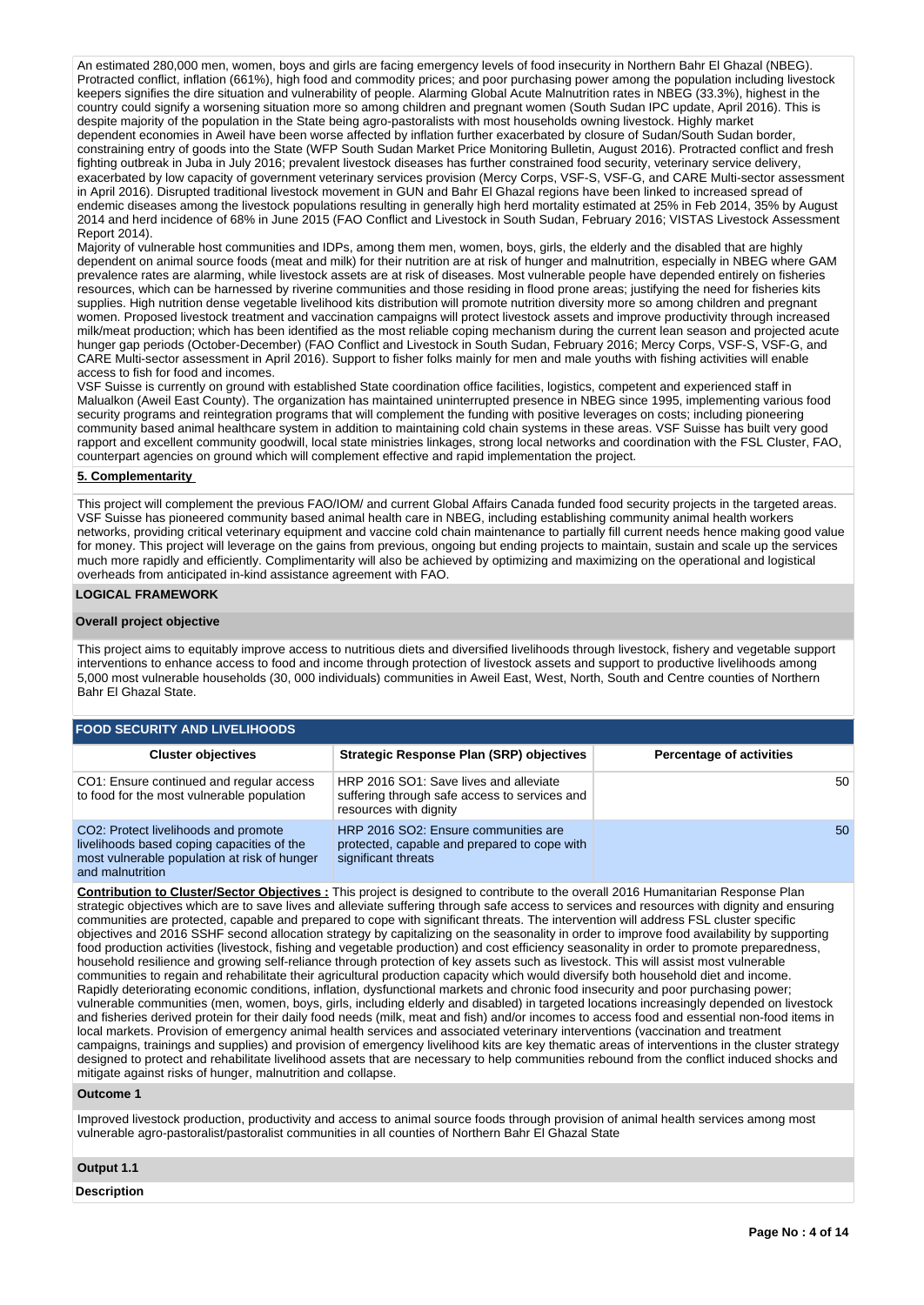Livestock mass vaccination and treatment campaigns are carried out against endemic livestock diseases

## **Assumptions & Risks**

Key assumption is that the current political crisis is resolved to allow for unhindered humanitarian access and that local administration and beneficiary communities cooperate and support the implementation of the project. The intervention also assumes timely and adequate availability of vaccines from the FAO core pipeline. Risks relate to escalation of violence in the dry season that limits the humanitarian operational space through constrained access and due to insecurity and restrictive regulations and or interference with humanitarian work and movement from the warring parties

# **Activities**

**Activity 1.1.1** 

Refresher training and training of 150 CAHWs and field supervisors (100 male, 50 female) in Northern Bahr El Ghazal

# **Activity 1.1.2**

Refresher training and training of 18 SPs/AHAs on cold chain maintenance and disease surveillance

#### **Activity 1.1.3**

Constitute, brief and deploy 5 County-based CAHW teams (30 per county) to carryout vaccination and treatment campaigns

# **Activity 1.1.4**

Vaccinate 400,000 livestock heads (Cattle, shoats and poultry) in cooperation with MLIF/FAO

### **Activity 1.1.5**

Treat/ deworm 200,000 livestock heads (Cattle, shoats and poultry) in cooperation with MLIF/ FAO

### **Activity 1.1.6**

Procure and install one solar fridge in Malualkon; and maintain existing 3 solar powered fridges in Northern Bahr El Ghazal

#### **Activity 1.1.7**

Request, preposition and coordinate distribution of livestock vaccines in cooperation with MLIF and FAO

#### **Activity 1.1.8**

Procure and distribute assorted veterinary supplies (drugs and equipment)

#### **Activity 1.1.9**

Procure and distribute 150 CAHW kits (30 kits per County for five counties)

### **Activity 1.1.10**

Conduct 6 sessions of CPE involving 200 men, 200 women, 100 boys and 100 girls – one session / county

### **Indicators**

|                    |                                                                      |                                                                                                                                        |            | <b>End cycle beneficiaries</b> |                   |  | End<br>cycle  |  |
|--------------------|----------------------------------------------------------------------|----------------------------------------------------------------------------------------------------------------------------------------|------------|--------------------------------|-------------------|--|---------------|--|
| Code               | <b>Cluster</b>                                                       | <b>Indicator</b>                                                                                                                       | <b>Men</b> | <b>Women</b>                   | <b>Boys</b> Girls |  | <b>Target</b> |  |
| Indicator 1.1.1    | <b>FOOD SECURITY AND</b><br><b>LIVELIHOODS</b>                       | Frontline # of heads of livestock vaccinated                                                                                           |            |                                |                   |  | 400,000       |  |
|                    | <b>Means of Verification:</b> Beneficiary Lists; Vaccination Reports |                                                                                                                                        |            |                                |                   |  |               |  |
| Indicator 1.1.2    | <b>FOOD SECURITY AND</b><br><b>LIVELIHOODS</b>                       | Frontline # of heads of livestock treated                                                                                              |            |                                |                   |  | 200,000       |  |
|                    | <b>Means of Verification: Beneficiary Lists: Treatment Reports</b>   |                                                                                                                                        |            |                                |                   |  |               |  |
| Indicator 1.1.3    | <b>FOOD SECURITY AND</b><br><b>LIVELIHOODS</b>                       | Number of Community Animal Health Workers<br>refreshed on cold chain use and<br>maintenance                                            |            |                                |                   |  | 18            |  |
|                    | <b>Means of Verification: Training attendance Lists</b>              |                                                                                                                                        |            |                                |                   |  |               |  |
| Indicator 1.1.4    | <b>FOOD SECURITY AND</b><br><b>LIVELIHOODS</b>                       | Number of Solar Fridges established and<br>maintained                                                                                  |            |                                |                   |  | 4             |  |
|                    | <b>Means of Verification:</b> Field and monitoring reports           |                                                                                                                                        |            |                                |                   |  |               |  |
| Indicator 1.1.5    | <b>FOOD SECURITY AND</b><br><b>LIVELIHOODS</b>                       | Frontline # of CAHW trained and supplied with<br>veterinary drugs, vaccines and other materials                                        | 100        | 50                             |                   |  | 150           |  |
|                    |                                                                      | <b>Means of Verification:</b> Training attendance lists; CAHWs kits distribution lists                                                 |            |                                |                   |  |               |  |
| <b>Outcome 2</b>   |                                                                      |                                                                                                                                        |            |                                |                   |  |               |  |
|                    |                                                                      | Improved dietary diversity and nutrition through vegetables and fisheries livelihood support and production for vulnerable populations |            |                                |                   |  |               |  |
| Output 2.1         |                                                                      |                                                                                                                                        |            |                                |                   |  |               |  |
| <b>Description</b> |                                                                      |                                                                                                                                        |            |                                |                   |  |               |  |
|                    |                                                                      | Fisheries and vegetable livelihood kits are provided to most vulnerable agro-pastoralist households                                    |            |                                |                   |  |               |  |

#### **Assumptions & Risks**

Key assumption is that the current political crisis is resolved to allow for unhindered humanitarian access and that local administration and beneficiary communities cooperate and support the implementation of the project. The intervention also assumes timely and adequate availability of emergency kits from the FAO core pipeline. Risks relate to escalation of violence in the dry season that limits the humanitarian operational space through constrained access and due to insecurity and restrictive regulations and or interference with humanitarian work and movement from the warring parties

#### **Activities**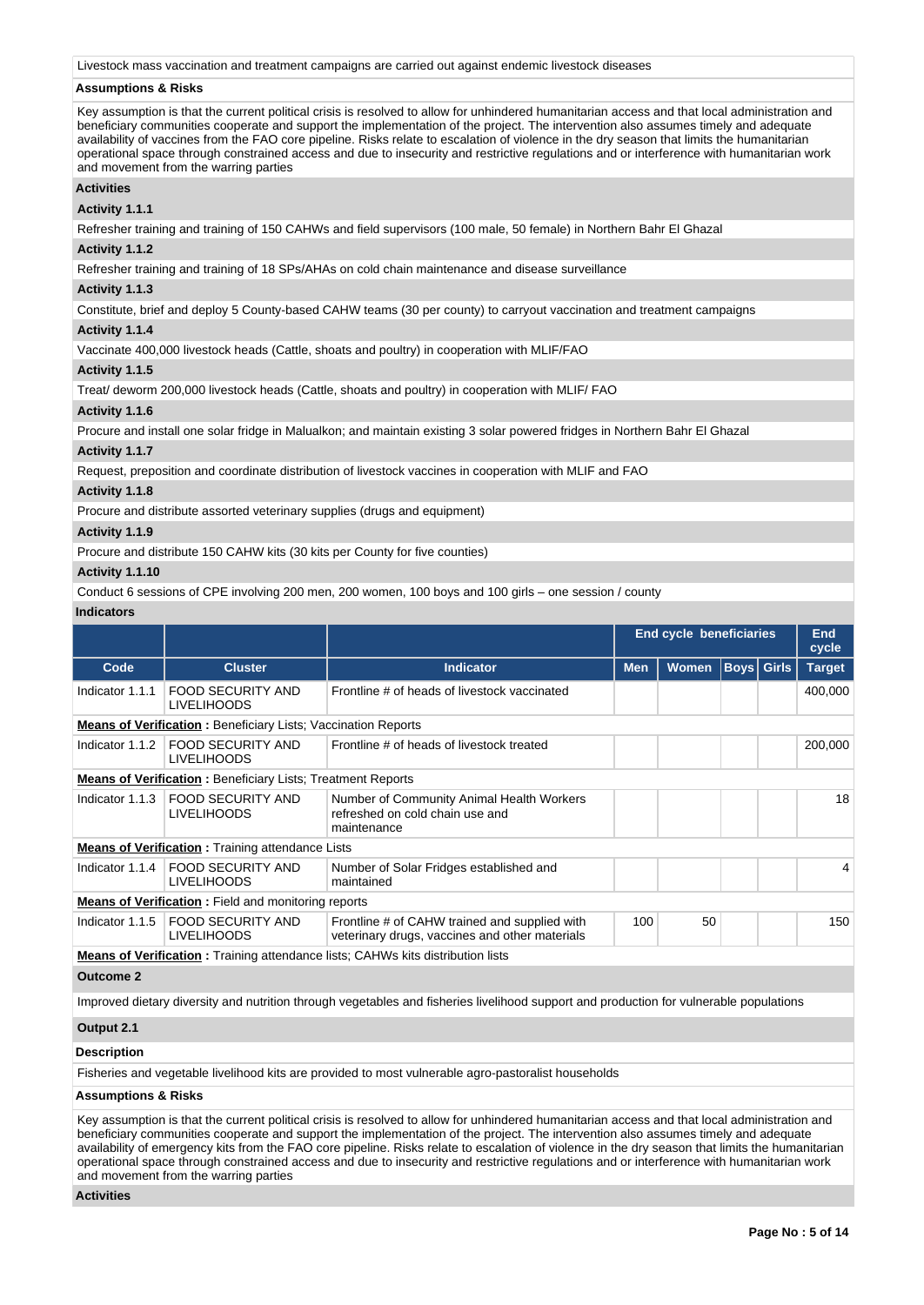# **Activity 2.1.1**

Request, preposition and distribute 3,000 (600 per county) fishery kits in Northern Bahr El Ghazal as in kind inputs from FAO **Activity 2.1.2** 

Procure and distribute 3,000 (600 per county) vegetable kits among agro-pastoralist households in Northern Bahr El Ghazal

# **Activity 2.1.3**

Conduct agronomic trainings and post harvest preservation and management training among 240 (48 per county) key community persons (local leaders, religious leaders, cattle camp leaders, youth representatives etc) in Northern Bahr El Ghazal

### **Activity 2.1.4**

Conduct one session of Post Distribution Monitoring of livelihood kits; and project progress monitoring in Northern Bahr El Ghazal

| Indicators |  |
|------------|--|
|------------|--|

|                                                           |                                         |                                                                                     |            | <b>End cycle beneficiaries</b> |      |                   | <b>End</b><br>cycle |  |
|-----------------------------------------------------------|-----------------------------------------|-------------------------------------------------------------------------------------|------------|--------------------------------|------|-------------------|---------------------|--|
| Code                                                      | <b>Cluster</b>                          | <b>Indicator</b>                                                                    | <b>Men</b> | <b>Women</b>                   |      | <b>Boys Girls</b> | <b>Target</b>       |  |
| Indicator 2.1.1                                           | FOOD SECURITY AND<br><b>LIVELIHOODS</b> | Number of key community people reached with<br>agronomic and post harvest trainings |            |                                |      |                   | 240                 |  |
| <b>Means of Verification:</b> Training reports; Pictures  |                                         |                                                                                     |            |                                |      |                   |                     |  |
| Indicator 2.1.2                                           | FOOD SECURITY AND<br><b>LIVELIHOODS</b> | Frontline # of households receiving agricultural<br>tools/kits                      | 3,000      | 3,000                          | 6,00 | 6.00<br>0         | 18.000              |  |
| <b>Means of Verification:</b> Beneficiary lists, pictures |                                         |                                                                                     |            |                                |      |                   |                     |  |
| <b>Additional Targets:</b>                                |                                         |                                                                                     |            |                                |      |                   |                     |  |

# **M & R**

# **Monitoring & Reporting plan**

The project will be closely monitored by the VSF Suisse, including regular senior management visits to the project sites. VSF Suisse will apply its internal monitoring, including development of elaborate activity, monitoring and reporting plans. Progress in terms of output indicators and expenditure will be measured continuously through monthly project tracking, financial and monitoring reports. VSF Suisse will also submit regular FSL Cluster 5Ws reports including FAO online reporting for distributed in kind livelihood kits and livestock vaccines. Quantitative project activity data will be collected by designated field officers using prescribed forms and submitted to M&E/Gender Officer for collation, analysis and reporting; in addition to ensuring crosscutting issues such as gender, protection, HIV/AIDS etc are mainstreamed. Field and Juba based project management and review meetings will be held between the field staff and the project managers to assess the progress of the project and recommendations for any changes made in consultation with the CHF-TS. Field veterinarians will directly supervise Community Animal Health Workers (CAHW) field teams in their all the targeted counties. During monitoring, data to be collected include number, and type of livestock treated and or vaccinated, type of disease treated or vaccinated against, information on disease outbreaks, number of CAHW participating in veterinary interventions, type and quantities of livelihood kits distributed and number of people receiving the kits, number of community dialogues and trainings conducted and number of participants participating disaggregated by gender and local resource maps. The field staff will facilitate community participatory evaluations with a wide range of stakeholders including participating communities and local authority representatives to assess outcomes and impact of the program. Information gathered will feedback to the overall program through weekly field and quarterly Juba staff meetings. A mid-term narrative progress report and final narrative report will be prepared in a timely manner are shared with the donor. Financial and audit reports will also be shared with the donor as per contract.

## **Workplan**

| <b>Activitydescription</b>                                                                                                                     | Year |          |              |              | 5 |  | 8 | 9 |          | 10 11 12     |              |
|------------------------------------------------------------------------------------------------------------------------------------------------|------|----------|--------------|--------------|---|--|---|---|----------|--------------|--------------|
| Activity 1.1.1: Refresher training and training of 150 CAHWs and field supervisors<br>(100 male, 50 female) in Northern Bahr El Ghazal         | 2016 |          |              |              |   |  |   |   | X.       | $\mathsf{X}$ |              |
|                                                                                                                                                | 2017 |          |              |              |   |  |   |   |          |              |              |
| Activity 1.1.10: Conduct 6 sessions of CPE involving 200 men, 200 women, 100<br>boys and 100 girls – one session / county                      | 2016 |          |              |              |   |  |   |   | X        | $\mathsf{X}$ | $\mathsf{X}$ |
|                                                                                                                                                | 2017 |          |              |              |   |  |   |   |          |              |              |
| Activity 1.1.2: Refresher training and training of 18 SPs/AHAs on cold chain<br>maintenance and disease surveillance                           | 2016 |          |              |              |   |  |   |   | X.       | $\times$     |              |
|                                                                                                                                                | 2017 |          |              |              |   |  |   |   |          |              |              |
| Activity 1.1.3: Constitute, brief and deploy 5 County-based CAHW teams (30 per<br>county) to carryout vaccination and treatment campaigns      | 2016 |          |              |              |   |  |   |   | $\times$ | ΙX.          | $\mathsf{X}$ |
|                                                                                                                                                |      | <b>X</b> | $\mathsf{X}$ | $\mathsf{X}$ |   |  |   |   |          |              |              |
| Activity 1.1.4: Vaccinate 400,000 livestock heads (Cattle, shoats and poultry) in<br>cooperation with MLIF/FAO                                 | 2016 |          |              |              |   |  |   |   |          | X            | $\mathsf{X}$ |
|                                                                                                                                                | 2017 | <b>X</b> | $\mathsf{X}$ | $\mathsf{X}$ |   |  |   |   |          |              |              |
| Activity 1.1.5: Treat/ deworm 200,000 livestock heads (Cattle, shoats and poultry)<br>in cooperation with MLIF/FAO                             | 2016 |          |              |              |   |  |   |   |          | X            | ΙX.          |
|                                                                                                                                                | 2017 | <b>X</b> | $\mathsf{X}$ | $\mathsf{X}$ |   |  |   |   |          |              |              |
| Activity 1.1.6: Procure and install one solar fridge in Malualkon; and maintain<br>existing 3 solar powered fridges in Northern Bahr El Ghazal |      |          |              |              |   |  |   |   |          | X            | $\mathsf{X}$ |
|                                                                                                                                                |      | X.       | $\mathsf{X}$ | ΙX.          |   |  |   |   |          |              |              |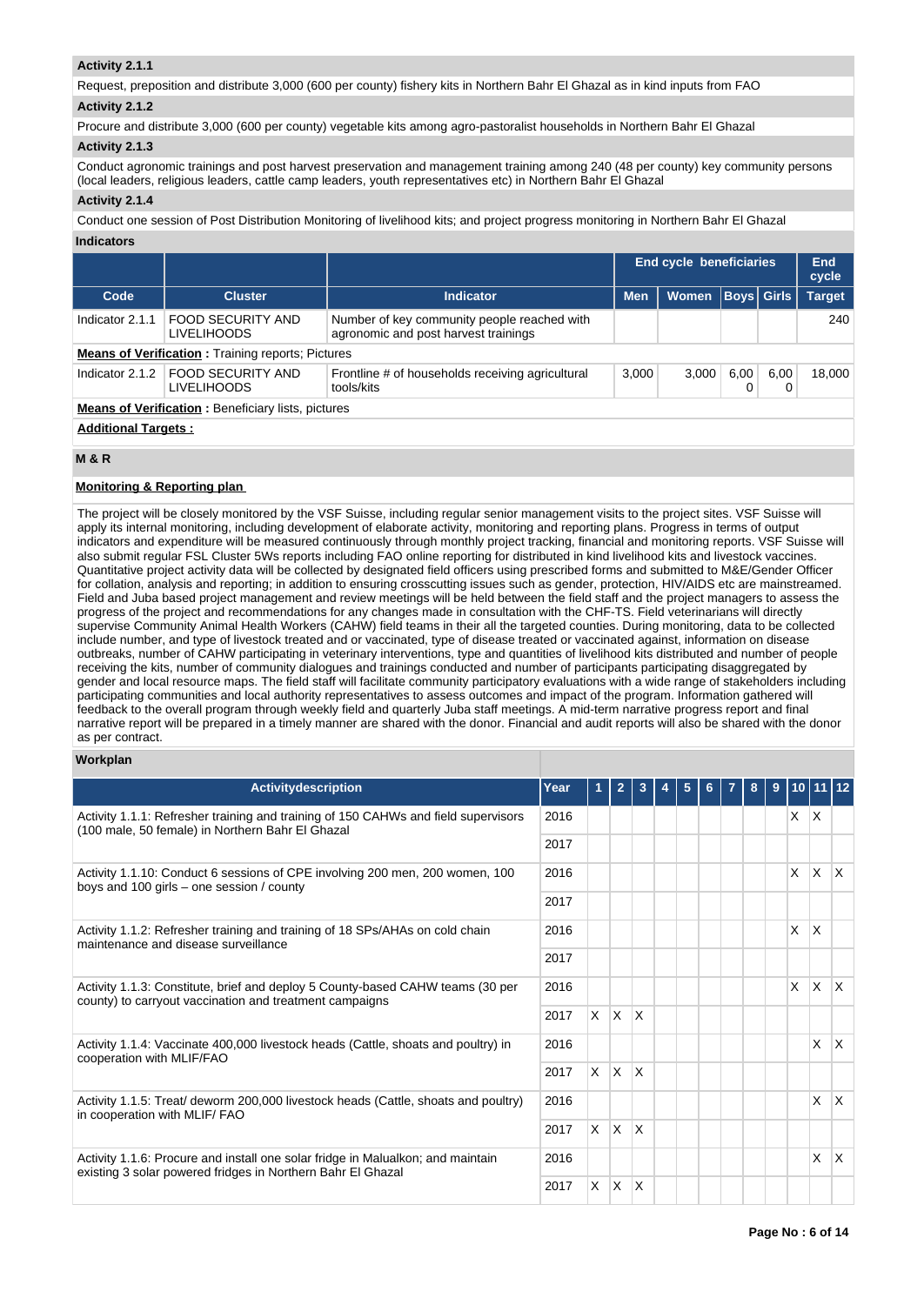| Activity 1.1.7: Request, preposition and coordinate distribution of livestock<br>vaccines in cooperation with MLIF and FAO                                  |      |    |     |     |  |  | X | ΙX.             | $\mathsf{X}$ |
|-------------------------------------------------------------------------------------------------------------------------------------------------------------|------|----|-----|-----|--|--|---|-----------------|--------------|
|                                                                                                                                                             |      | X  |     |     |  |  |   |                 |              |
| Activity 1.1.8: Procure and distribute assorted veterinary supplies (drugs and<br>equipment)                                                                | 2016 |    |     |     |  |  | X | X               |              |
|                                                                                                                                                             | 2017 |    |     |     |  |  |   |                 |              |
| Activity 1.1.9: Procure and distribute 150 CAHW kits (30 kits per County for five<br>counties)                                                              | 2016 |    |     |     |  |  | X | $\mathsf{X}$    |              |
|                                                                                                                                                             | 2017 |    |     |     |  |  |   |                 |              |
| Activity 2.1.1: Request, preposition and distribute 3,000 (600 per county) fishery<br>kits in Northern Bahr El Ghazal as in kind inputs from FAO            | 2016 |    |     |     |  |  | X | $\mathsf{\chi}$ | ΙX.          |
|                                                                                                                                                             | 2017 |    |     |     |  |  |   |                 |              |
| Activity 2.1.2: Procure and distribute 3,000 (600 per county) vegetable kits among<br>agro-pastoralist households in Northern Bahr El Ghazal                | 2016 |    |     |     |  |  | X | $\mathsf{\chi}$ | $\mathsf{X}$ |
|                                                                                                                                                             | 2017 |    |     |     |  |  |   |                 |              |
| Activity 2.1.3: Conduct agronomic trainings and post harvest preservation and<br>management training among 240 (48 per county) key community persons (local | 2016 |    |     |     |  |  |   | $\mathsf{x}$    | ΙX.          |
| leaders, religious leaders, cattle camp leaders, youth representatives etc) in<br>Northern Bahr El Ghazal                                                   |      | X  |     |     |  |  |   |                 |              |
| Activity 2.1.4: Conduct one session of Post Distribution Monitoring of livelihood<br>kits; and project progress monitoring in Northern Bahr El Ghazal       | 2016 |    |     |     |  |  |   |                 |              |
|                                                                                                                                                             |      | X. | ΙX. | ΙX. |  |  |   |                 |              |

# **OTHER INFO**

# **Accountability to Affected Populations**

VSF Suisse will adopt a consultative project implementation approach; by including equitable representation of male and female, youth, women and men (including disabled and elderly); local community leaders, youth and women representatives among other relevant authorities in decision making as well and also ensuring their full participation in implementation, monitoring/evaluation. VSF Suisse field teams will also conduct weekly/monthly project management meetings to review and consider any issues emerging that may impact on the project implementation, in addition to mainstreaming of cross cutting issues such as gender, protection, HIV/AIDS etc. Activities including livelihood kits distributions will be conducted in presence of beneficiary trustees such as local community leaders, RRC and youth/women representatives and facilitated by representatives of specific beneficiary groups; including inviting the Cluster in implementation and monitoring. Beneficiary distribution lists are verified and endorsed by beneficiary representatives and filed for records / references. Men, women, boys and girls are consulted jointly and separately during project review meetings and post distribution monitoring exercises. Activities will be implemented in a timely and consultative manner; to avoid any risks attributed to congregation of beneficiaries, especially during livelihood kits distributions and vaccination/deworming campaigns in addition to evaluating any potential risks more so among women and girls using a 'Do no Harm Approach and protection. Sufficient information on the project, including sharing relevant documents with the local leadership, local State/County ministries will be shared to enable them understand and influence key decisions in the project including putting in place a feedback and complaints desk and appropriate contacts. VSF Suisse will also engage Cluster leads, communities, local leaders FAO in ensuring that the most vulnerable populations are targeted.

#### **Implementation Plan**

VSF Suisse will ensure effective and rapid implementation of the project directly in close collaboration and involvement of beneficiary communities and counterparts and in partnership with key relevant stakeholder and partners such as FAO and Ministry of Livestock, Fisheries and Industry (MLFI). VSF Suisse will hold consultative meetings with community leaders, local authorities including the state MLFI, FAO State leads, Cluster leads as well as community members to introduce the project, discuss and agree on roles and responsibilities; including beneficiary selection criteria, implementation as well as coordination modalities.

Internal planning meetings will be held with project staff both at Juba and at field level to ensure that all staff working on the project understands its objectives, targets, M & E and reporting requirements. Stakeholder dialogues and consultations, comprising local administration and sectorial coordinators at the county level will be conducted in order to ensure a common understanding, local ownership and support for the project and to define and agree on the roles and responsibilities of various stakeholders.

FAO will be engaged as key collaboration partner for technical support to the project in line with Livestock Emergency Guidelines and Standards (LEGS); including engagement on in kind support with veterinary vaccines and livelihood kits. As a principle, participation of men, women, and youths will be encouraged to ensure that interests of various beneficiary groups are taken into account during planning and project implementation and monitoring. Emergency protection of livestock assets will address livestock disease challenges by providing emergency preventive and curative animal health services, targeting both vector-borne and contagious diseases through county based CAHW teams. Existing CAHWs will be mobilized, refreshed, equipped and deployed to carryout livestock treatment and vaccination campaigns on performance based incentive. Each team of CAHWs in the counties is supervised by at least two Stock Persons or Animal Health Auxiliaries (AHAs/SPs) who are in turn monitored and supervised by the field veterinarians to ensure quality in service delivery. The incentives for CAHWs is based on daily average local wage to enable the CAHWs meet their basic needs (water, food, transport) while conducting the campaigns. Selected active CAHWs will be refreshed on priority livestock diseases in addition to mainstreaming cross cutting issues such as protection, gender, environmental conservation among others.

Refresher trainings will take place at the field and will be conducted by the AHAs and SPs under the supervision of VSF Suisse field veterinarians. Identified gaps for supervision will be filled by selecting new CAHWs through a community participatory process for training. CAHWs will be provided with attires and equipment consisting of basic field veterinary kits for their work. Communities will be encouraged to select women as animal health workers at all levels. Beneficiaries of livelihood kits will be selected through a participatory process and registered and verified before livelihood kit distributions. The project will ensure mainstreaming of crosscutting issues such as protection, gender, HIV/AIDS, environmental conservation and Accountability to Affected Populations including regular 'Do No Harm' approaches; more so during trainings. Information will be provided in a socio-culturally acceptable manner and translated in local languages where the audiences will understand fully what is being explained to avoid stigmatization.

Contingency plans will also be evaluated in case of conflict outbreak and/or access constraints due to extreme flooding/security. The Country still tensed, the project may be shifted to other locations Jonglei/Unity in consultation with the Cluster/CHF-TS.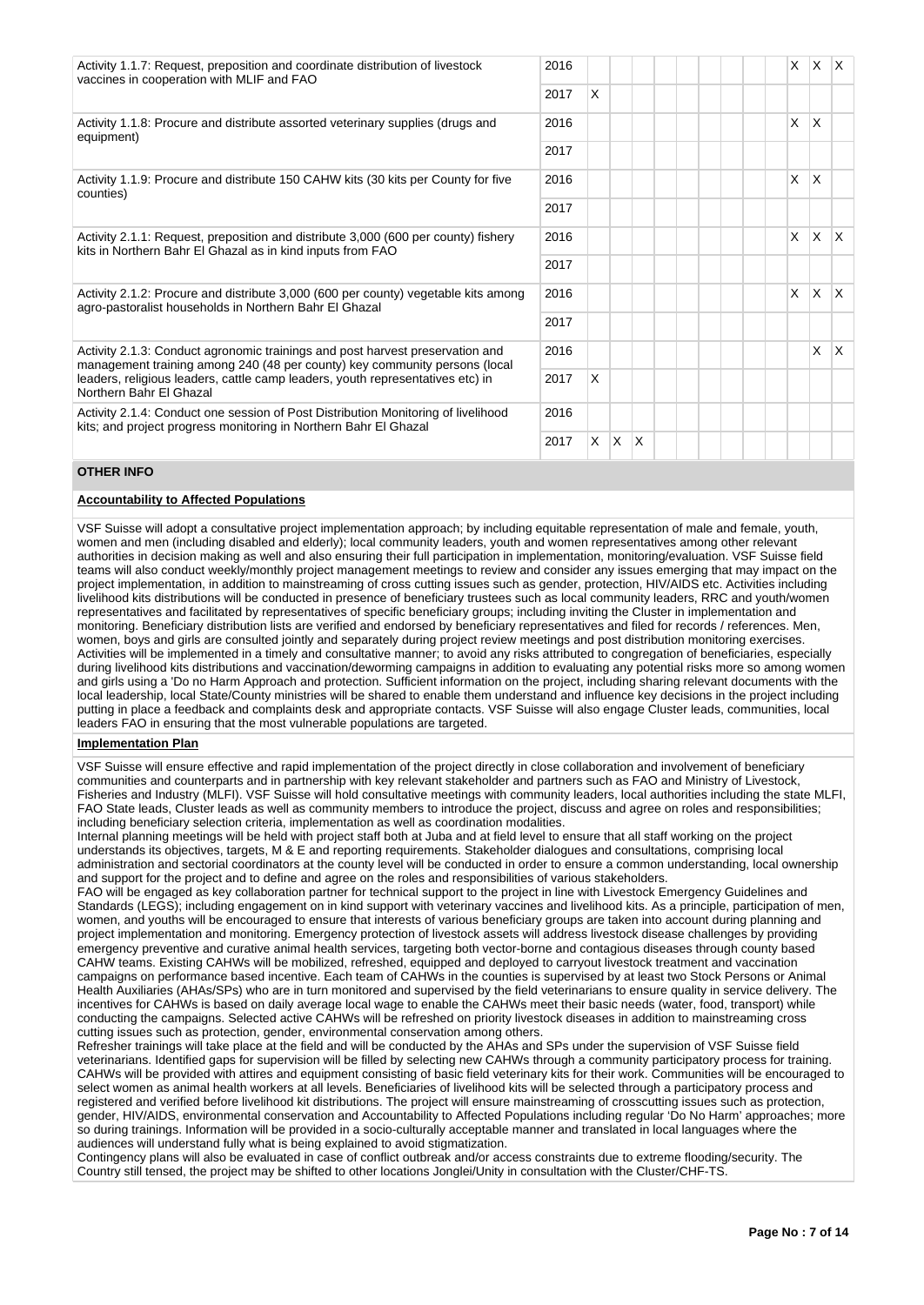# **Coordination with other Organizations in project area**

| Name of the organization                                         | Areas/activities of collaboration and rationale                                                                                                                                                                                                                                                                                                                                                                                                                                                                                                                                                                                                                                                                      |
|------------------------------------------------------------------|----------------------------------------------------------------------------------------------------------------------------------------------------------------------------------------------------------------------------------------------------------------------------------------------------------------------------------------------------------------------------------------------------------------------------------------------------------------------------------------------------------------------------------------------------------------------------------------------------------------------------------------------------------------------------------------------------------------------|
| <b>FAO</b>                                                       | Food and Agriculture Organization as a technical organization is a<br>lead partner in the food security and livelihoods cluster and manages<br>the FSL Cluster core pipeline that provides critical emergency<br>livelihood kits (fisheries, crop and vegetable kits) and livestock inputs<br>(drugs, vaccines and equipment, including cold chain and technical<br>support with installation and maintenance). VSF Suisse will partner<br>with FAO via in kind MOUs and prepositioning of livelihood kits and<br>veterinary vaccines required in the project. FAO will also be engaged<br>during implementation, monitoring and evaluation; to form synergies<br>with their current programs and avoid duplication. |
| Ministry of Livestock and Fisheries Industry (MLFI)              | MLFI is the competent national veterinary authority through the<br>national veterinary services. MLFI has existing structures and staff in<br>NBEG; although constrained by resources, the Ministry will leverage<br>and complement the project, in addition to coordinating services with<br>the national MLFI and ensure compliance with the national disease<br>surveillance system and reporting requirements.                                                                                                                                                                                                                                                                                                   |
| Logistics Cluster and Joint Aid Management (JAM)                 | The Logistics Cluster is a coordination mechanism hosted by WFP<br>that oversees response and coordination gaps in addressing<br>humanitarian needs in order to ensure an efficient and effective<br>emergency response through information management and the<br>facilitation of common logistics services by road, air, and sea. JAM<br>provides logistical support in transportation of cargo, including<br>livelihood kits to the project areas. These will be engaged in<br>prepositioning and transportation of inkind project inputs.                                                                                                                                                                         |
| <b>Counterpart Agencies Implementing WASH/Nutrition Programs</b> | VSF Suisse will collaborate with counterpart agencies (ACF, ICRC,<br>World Vision and IRC) in collaboration; including beneficiary<br>targeting and identification to synergy resources and avoid<br>duplication.                                                                                                                                                                                                                                                                                                                                                                                                                                                                                                    |
| <b>Environment Marker Of The Project</b>                         |                                                                                                                                                                                                                                                                                                                                                                                                                                                                                                                                                                                                                                                                                                                      |

# **Gender Marker Of The Project**

2a-The project is designed to contribute significantly to gender equality

#### **Justify Chosen Gender Marker Code**

VSF Suisse recognizes that women, men, boys and girls have different roles and responsibilities in addition to each gender category being affected differently by conflict and poverty conditions. VSF Suisse will ensure non-discrimination, equitable, gender segregated and meaningful /appropriate access to proposed services whilst catering for specific needs of girls, women, youth (male and female) and men including the elderly and disabled. Cattle camp based awareness and training sessions targeting girls, women, youth (male and female) and men (including elderly) will ensure equitable participation of men, women, girls and boys in project design, implementation, monitoring and evaluations; and various training and activities conducted will ensure gender sensitive advocacy mainstreaming; in addition to protection and HIV/ AIDS control and prevention messaging. Young mothers, women (including elderly) and girls will be a focus of nutrition-sensitive vegetable production activities. Men and youth will be targeted in community based animal health workers and fisheries interventions. Boys and girls will be targeted in training sessions - such as HIV/ AIDS control and prevention, and fish preservation technique trainings.

### **Protection Mainstreaming**

VSF Suisse will conduct routine gender and protection risk assessments and risk monitoring to understand and adapt to the evolving protection concerns during implementation. This is in addition to the project prioritizing beneficiary safety and dignity in consideration with the principles of 'Do no harm'; non-discrimination, equitable, gender segregated and meaningful access to proposed services/facilities and cater for specific needs of girls, women, youth and men including the elderly and disabled. Communities will also be engaged among other relevant stakeholders, including awareness and training on basic human rights while implementing various activities. For instance, the primary beneficiaries for this project are identified as host, IDP and migrant communities. This is designed to deliver services in a non discriminatory manner for all those who are most vulnerable, and to ensure any tensions between host communities, IDPs and migrants over access to facilities and services is avoided.

The bulk of the program activities are planned to be delivered in the dry season, to ensure communities are not distracted from the core farming activities with potential to harm their productive livelihood engagements. Women headed households; boys and girls that own and control small stock will be specifically targeted with veterinary interventions to ensure they are not excluded from the services benefiting only the "rich" cattle owners. Female CAHW teams who may be vulnerable to sexual and gender based violence will particularly target the small ruminants that stay around the households to enable female CAHWs double up in routine domestic chores and to ensure their protection from risk of sexual and gender based violence when travelling to and operating in far distant cattle camps in a "do no harm" approach. Child/women/widowed/elderly headed and those with pregnant and lactating mothers will be prioritized and identified as primary beneficiaries of livelihood kits and veterinary interventions to ensure their dignity and safety is guaranteed. Beneficiary information dissemination on specific support livelihood kits packages by the field teams will be done, in addition to instituting a "feedback and complaint mechanism". Contacts of key project teams, senior management and counterpart independent agencies such as FAO and RRC to ensure accountability.

#### **Country Specific Information**

## **Safety and Security**

Proposed State (all counties) has been relatively stable and secure. Government security presence at both Payam and County levels has bolstered security at grassroots levels. Uninterrupted presence by VSF Suisse in the State has also cemented mutual relations with the communities. VSF Suisse will in addition collaborate with the RRC, UNMISS, UNHAS and NGO Forum which will help in providing regular security updates, coordination and support service for staff relocation and evacuation services in case of insecurity. Local and government authorities; and RRC will also be regularly engaged on security and safety briefs.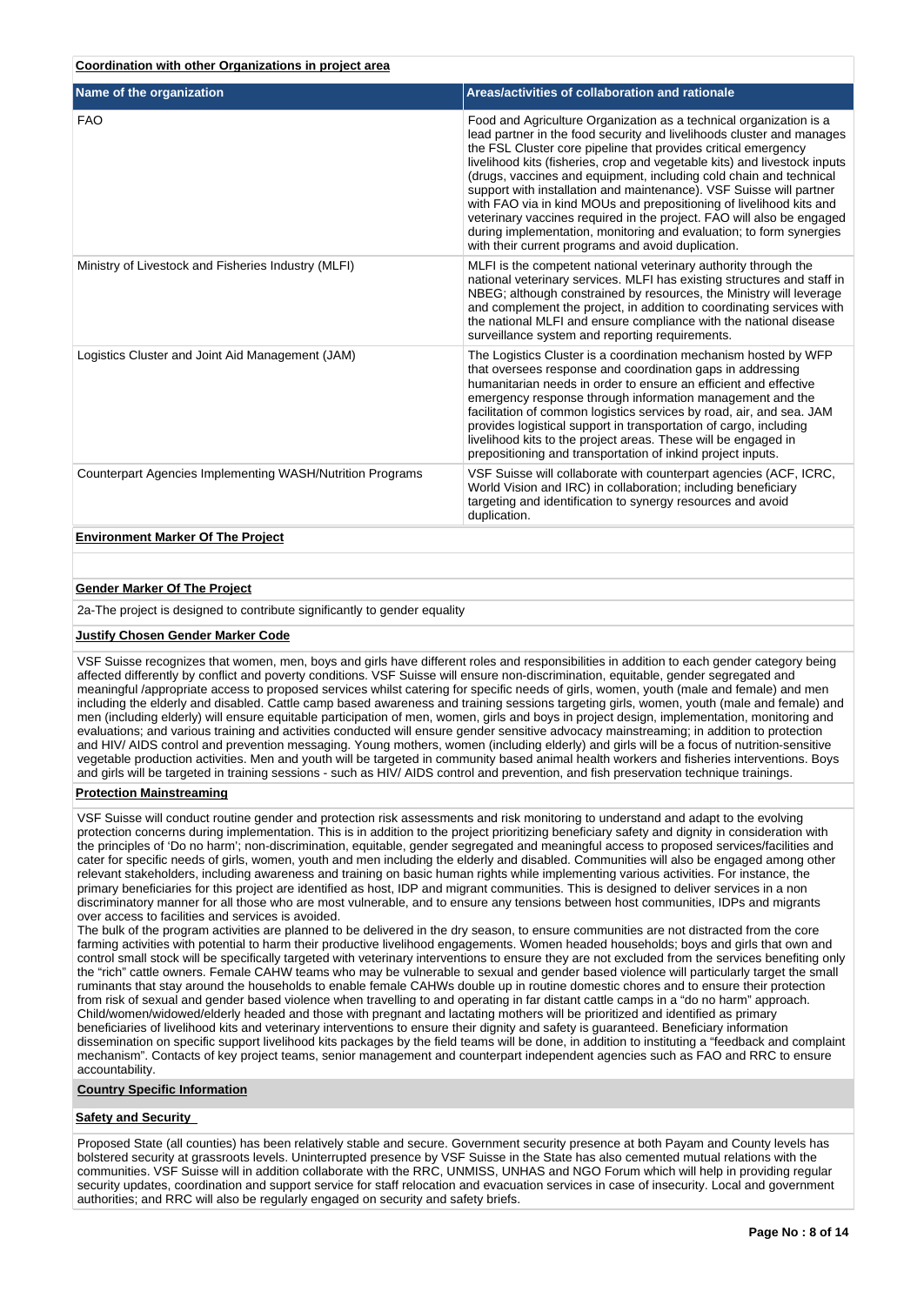# **Access**

VSF Suisse has been operating in NBEG for over 20 years with established coordination office (Malualkon- Aweil East County), logistics, local networks in all the counties, including CAHW groups/representatives in all the targeted counties of NBEG. This is in addition to the organization having locally recruited staff, having good rapport and working relations with local state ministries, FAO Aweil coordination office etc that would be rapidly engaged, mobilized and facilitate access the proposed areas, including hard to reach and swampy locations in Aweil South. Close collaboration and coordination with other counterpart agencies such as ICRC, ACF, FAO will be involved to fast and efficient access to most vulnerable beneficiaries. VSF Suisse also maintains and coordinates with national MLFI, Cluster leads and FAO national office that will be regularly engaged to facilitate prompt access.

## **BUDGET**

| Code | <b>Budget Line Description</b>                                                                                                                                                                                                                                                                                                   |                | D / S Quantity Unit | cost                   | <b>Duration</b><br>Recurran charged<br>ce | $\frac{9}{6}$<br>to CHF | <b>Total Cost</b> |  |  |  |  |
|------|----------------------------------------------------------------------------------------------------------------------------------------------------------------------------------------------------------------------------------------------------------------------------------------------------------------------------------|----------------|---------------------|------------------------|-------------------------------------------|-------------------------|-------------------|--|--|--|--|
|      | <b>Staff and Other Personnel Costs</b>                                                                                                                                                                                                                                                                                           |                |                     |                        |                                           |                         |                   |  |  |  |  |
| 1.1  | <b>Country Director</b>                                                                                                                                                                                                                                                                                                          | S              | 1 <sup>1</sup>      | 6,700<br>.00           | 6                                         | 25.00                   | 10,050.00         |  |  |  |  |
|      | The Country Director is responsible for the South Sudan Program Management and Strategy. He is based at Juba but makes<br>field monitoring visits at least twice a year. His cost @ \$6700 per month for 6 months, is shared with other donors, 25% charged<br>to CHF, Location Juba.                                            |                |                     |                        |                                           |                         |                   |  |  |  |  |
| 1.2  | Program Manager                                                                                                                                                                                                                                                                                                                  | S              |                     | $1 \quad 2,800$<br>.00 | 6                                         | 25.00                   | 4.200.00          |  |  |  |  |
|      | Program Manager assist the country director in management and coordination of all the projects. He is based in juba and with<br>frequent field visits to project locations. He is charged @2800 for 6 months, shared among other donors and only 25 % is<br>charged to CHF                                                       |                |                     |                        |                                           |                         |                   |  |  |  |  |
| 1.3  | Team Leader - Northern Bahrl El Ghazal State                                                                                                                                                                                                                                                                                     | S              |                     | $1 \mid 3,600$<br>.00  | 6                                         | 25.00                   | 5,400.00          |  |  |  |  |
|      | The team leader oversees and manages all projects in NBEG State @ \$3600 per month for 6 months. His cost is shared with<br>other donors with 40% charged to CHF                                                                                                                                                                 |                |                     |                        |                                           |                         |                   |  |  |  |  |
| 1.4  | Finance and Admin Manager                                                                                                                                                                                                                                                                                                        | S              |                     | $1 \mid 2,400$<br>.00  | 6                                         | 25.00                   | 3,600.00          |  |  |  |  |
|      | Responsible for financial accounting and and reporting, general administration and human resource management based at Juba.<br>Her cost is $$2400$ per month for 6 months, shared with<br>other donors, 25% charged on CHF                                                                                                       |                |                     |                        |                                           |                         |                   |  |  |  |  |
| 1.5  | <b>Operations Officer</b>                                                                                                                                                                                                                                                                                                        | S              |                     | $1 \mid 1,900$<br>.00. | 6                                         | 25.00                   | 2,850.00          |  |  |  |  |
|      | Based at Juba, responsible for program operations, logistics coordination and security management, His cost is \$ 1,900 per<br>month for 6 months, shared with other donors, 25% charged on CHF.                                                                                                                                 |                |                     |                        |                                           |                         |                   |  |  |  |  |
| 1.6  | <b>Finance Officer</b>                                                                                                                                                                                                                                                                                                           | S              |                     | $1 \mid 1,900$<br>.00  | 6                                         | 25.00                   | 2,850.00          |  |  |  |  |
|      | Based at Juba with frequent travels to all field locations for staff finance management trainings and in all programme field<br>locations and assists the finance officer in financial reporting, internal control system support. His cost is s \$1900 for 6 months,<br>shared with other donors and only 25% to charged to CHF |                |                     |                        |                                           |                         |                   |  |  |  |  |
| 1.7  | Project Officer - Agronomist/Livestock - NBEG                                                                                                                                                                                                                                                                                    | D              |                     | $2 \mid 1,700$<br>.00  | 6                                         | 50.00                   | 10,200.00         |  |  |  |  |
|      | Based in Northern Bahr El Ghazal; responsible for implementation of agricultural and livestoct activities. Each costs \$1700 for 6<br>months, shared with other donors and only 50 % is charged to CHF                                                                                                                           |                |                     |                        |                                           |                         |                   |  |  |  |  |
| 1.8  | Project Officer - Emergency Response - NBEG                                                                                                                                                                                                                                                                                      | D              |                     | $1 \mid 1,800$<br>.00  | 6                                         | 50.00                   | 5,400.00          |  |  |  |  |
|      | Based in NBEG, covering emergency activities. Costs \$1800 for 6 months and is shared with other donors with CHF charged<br>50%                                                                                                                                                                                                  |                |                     |                        |                                           |                         |                   |  |  |  |  |
| 1.9  | Project Officer - Gender/MEALS - NBEG                                                                                                                                                                                                                                                                                            | $\overline{D}$ |                     | $1 \mid 1,650$<br>.00  | 6                                         | 25.00                   | 2,475.00          |  |  |  |  |
|      | Responsible for gender and all protection mainstreaming activities and monitoring and evaluation in NBEG. Cost \$1650 for 6<br>months and shared among other donors where CHF will be charged 25 %                                                                                                                               |                |                     |                        |                                           |                         |                   |  |  |  |  |
| 1.10 | Field Officer - Operations Support - NBEG                                                                                                                                                                                                                                                                                        | D              |                     | $1 \mid 1,550$<br>.00  | 6                                         | 50.00                   | 4,650.00          |  |  |  |  |
|      | Based in NBEG, the field officer is responsible for all VSF-Suisse activities in NBEG. He cost \$1550 for 6 months and is shared<br>among donors where CHF will be charged 50% of his cost                                                                                                                                       |                |                     |                        |                                           |                         |                   |  |  |  |  |
| 1.11 | Field Assistants x 4 - Livestock/Agriculture                                                                                                                                                                                                                                                                                     | D              |                     | 4 750.0<br>0           | 6                                         | 50.00                   | 9,000.00          |  |  |  |  |
|      | Based in the field, the 4 officers are responsible for coordination of all livestock and agriculture activities in NBEG. Each cost<br>\$750 per month for 6 months are shared with other donors with CHF charged 50% of their cost.                                                                                              |                |                     |                        |                                           |                         |                   |  |  |  |  |
| 1.12 | Finance Assistant - Juba                                                                                                                                                                                                                                                                                                         | S              |                     | 1 950.0<br>0           | 6                                         | 25.00                   | 1,425.00          |  |  |  |  |
|      | Based at Juba, assistant to Finance and Administration Manager; supports in finance and administration functions. Her cost of @<br>\$950 per month for 6 months is shared with other projects, 25% charged on CHF.                                                                                                               |                |                     |                        |                                           |                         |                   |  |  |  |  |
| 1.13 | Driver / Log Assistant - Juba                                                                                                                                                                                                                                                                                                    | S              |                     | 2   880.0<br>0         | 6                                         | 25.00                   | 2,640.00          |  |  |  |  |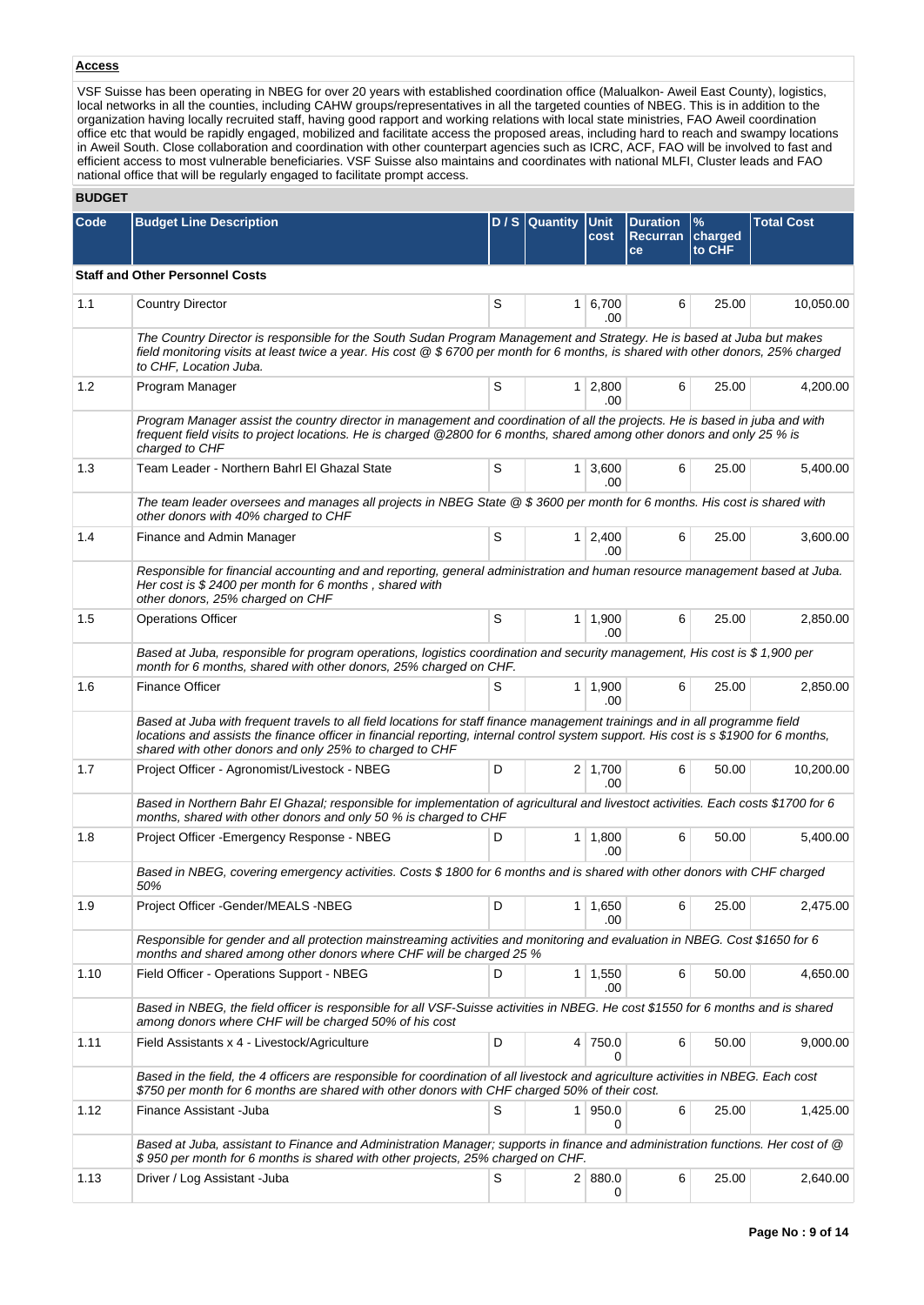|      | Based in Juba and NBEG, the position holder is responsible for driving and assists in logistics. Each costs \$880 per month for 6<br>month,, shared with other donors and 25% is charged to CHF                                                                                                              |   |                 |                       |              |        |           |  |  |  |
|------|--------------------------------------------------------------------------------------------------------------------------------------------------------------------------------------------------------------------------------------------------------------------------------------------------------------|---|-----------------|-----------------------|--------------|--------|-----------|--|--|--|
| 1.14 | Security Guards - Juba/Field                                                                                                                                                                                                                                                                                 | S | $\overline{4}$  | 540.0<br>0            | 6            | 25.00  | 3,240.00  |  |  |  |
|      | These include 2 security guards at the field office and camp (NBEG) and two security guards at Juba office and guest house.<br>Each earns \$540 per month for 6 months, costs are shared with other donors, 25% charged on CHF.                                                                              |   |                 |                       |              |        |           |  |  |  |
| 1.15 | Maintenance Officers - Juba/Field                                                                                                                                                                                                                                                                            | S |                 | 2 540.0<br>U          | 6            | 25.00  | 1,620.00  |  |  |  |
|      | These include one maintenance officer/cleaner at the field office and camp (NBEG) and one maintenance officer at Juba office<br>and guest house. Each earns \$540 per month for 6 months, costs are shared with other donors, 25% charged on CHF.                                                            |   |                 |                       |              |        |           |  |  |  |
|      | <b>Section Total</b>                                                                                                                                                                                                                                                                                         |   |                 |                       |              |        | 69,600.00 |  |  |  |
|      | Supplies, Commodities, Materials                                                                                                                                                                                                                                                                             |   |                 |                       |              |        |           |  |  |  |
| 2.1  | Stakeholders Mobilization, Planning and Review Meetings                                                                                                                                                                                                                                                      | D |                 | 5 400.0               | $\mathbf{1}$ | 100.00 | 2,000.00  |  |  |  |
|      | These are initial preparatory activities of engaging the community members and beneficiaries informing them about the project<br>and soliciting their support; estimated at USD 400 per county for five counties                                                                                             |   |                 |                       |              |        |           |  |  |  |
| 2.2  | Beneficiary identiifcation and registration (printing of tokens,<br>compiling of beneficiary lists and reporting)                                                                                                                                                                                            | D |                 | 1 4,000<br>.00        | $\mathbf{1}$ | 100.00 | 4,000.00  |  |  |  |
|      | These are community meetings with beneficiaries, beneficiary representatives, local administration and counterpart intended for<br>identification, and registration of project beneficiaries.                                                                                                                |   |                 |                       |              |        |           |  |  |  |
| 2.3  | <b>Veterinary Medicines</b>                                                                                                                                                                                                                                                                                  | D | 1 <sup>1</sup>  | 30,00<br>0.00         | 1            | 100.00 | 30,000.00 |  |  |  |
|      | Assorted veterinary medicines consisting of antibiotics, dewormers, acaricides and topical sprays, dusts will be purchased for<br>veterinary treatment campaigns by veterinary teams for the budget period for a total cost of \$30,000. Costs is charged on CHF<br>100%                                     |   |                 |                       |              |        |           |  |  |  |
| 2.4  | Veterinary Equipment                                                                                                                                                                                                                                                                                         | D |                 | 1   5,000<br>.00      | 1            | 100.00 | 5,000.00  |  |  |  |
|      | These consist of automatic syringes, disposable syringes, disposable hypodermic needles, glass barrels, vaccinations needles<br>used by veterinary teams during vaccination and treatment campaigns for budget period @ \$5000, charged 100% to CHF.                                                         |   |                 |                       |              |        |           |  |  |  |
| 2.5  | <b>Veterinary Supplies</b>                                                                                                                                                                                                                                                                                   | D |                 | 1   5,000<br>.00      | 1            | 100.00 | 5,000.00  |  |  |  |
|      | Veterinary supplies for handling treatment and vaccination charged at 5,000; 100% charged on CHF                                                                                                                                                                                                             |   |                 |                       |              |        |           |  |  |  |
| 2.6  | Solar Fridge                                                                                                                                                                                                                                                                                                 | D |                 | $1 \mid 3,800$<br>.00 | 1            | 100.00 | 3,800.00  |  |  |  |
|      | 1 Solar fridges for NBEG field cold chain for vaccine handling @ \$3800 (includes cost of installation) charged 100% to CHF                                                                                                                                                                                  |   |                 |                       |              |        |           |  |  |  |
| 2.7  | <b>CAHW Protective Gear /Kits</b>                                                                                                                                                                                                                                                                            | D |                 | 150 70.00             | $\mathbf{1}$ | 100.00 | 10,500.00 |  |  |  |
|      | 150 kits for 130 CAHW and 20 supervisors in NBEG for use during field campaigns. The kits consist of gumboots, rain coats,<br>rubber shoes, slippers, dome tent, mosquito net, blanket, plastic sheet, bed sheet, bar soap, water bottle, plate, cup, cooking pot<br>all @ \$70 per kit, charged on CHF 100% |   |                 |                       |              |        |           |  |  |  |
| 2.8  | Transportation of Supplies- Juba - Field                                                                                                                                                                                                                                                                     | D |                 | 2   5,000<br>.00      | 1            | 100.00 | 10,000.00 |  |  |  |
|      | This cost will cover transportation of veterinary drugs, vaccines, equipment and related supplies, fishery kits from the FAO<br>pipeline, to the field locations through contracted trucks and UNHAS; estimated at USD 5,000 per quarter; 100% charged to CHF                                                |   |                 |                       |              |        |           |  |  |  |
| 2.9  | Distribution of Supplies- Field/Juba                                                                                                                                                                                                                                                                         | D | 1               | 4,000<br>.00          | 1            | 100.00 | 4,000.00  |  |  |  |
|      | This cost covers handling, storage, warehousing and distribution of project supplies at the Juba/field level. Costs relate to hired<br>porters, contracted trucks, rented warehouses, enumerators, crowd control and counterpart incentives                                                                  |   |                 |                       |              |        |           |  |  |  |
| 2.10 | Refresher Training of CAHWs/ AHAs/SPs                                                                                                                                                                                                                                                                        | D |                 | 150 30.00             | 1            | 100.00 | 4,500.00  |  |  |  |
|      | The cost will cover training for 150 CAHWs at a cost of \$30 each                                                                                                                                                                                                                                            |   |                 |                       |              |        |           |  |  |  |
| 2.11 | <b>Community Dialogues - Vaccination Campaigns</b>                                                                                                                                                                                                                                                           | D | 10 <sup>1</sup> | 200.0<br>0            | 1            | 100.00 | 2,000.00  |  |  |  |
|      | The cost will cover initial planning dialogue meetings with the cattle keepers to highlight issues pertaining livestock vaccination                                                                                                                                                                          |   |                 |                       |              |        |           |  |  |  |
| 2.12 | Vaccination and Treatment Campaigns                                                                                                                                                                                                                                                                          | D |                 | 150 12.00             | 5            | 100.00 | 9,000.00  |  |  |  |
|      | 150 CAHW teams are deployed to carryout livestock vaccination and treatment campaigns on a performance based incentives<br>during the 6 months of the project. Each earns \$12 per day for every 5 days of campaign per month. Costs are charged on CHF<br>100%                                              |   |                 |                       |              |        |           |  |  |  |
| 2.13 | Vegetable Livelihood Kits Supplies                                                                                                                                                                                                                                                                           | D |                 | 3000 10.00            | 1            | 100.00 | 30,000.00 |  |  |  |
|      | Cost of procurement of assorted 3,000 vegetable kits @ USD 10; 100% Charged on CHF                                                                                                                                                                                                                           |   |                 |                       |              |        |           |  |  |  |
| 2.14 | Post Distribution Monitoring; Project documentation and<br>publication                                                                                                                                                                                                                                       | D |                 | $2 \mid 2,000$<br>.00 | 1            | 100.00 | 4,000.00  |  |  |  |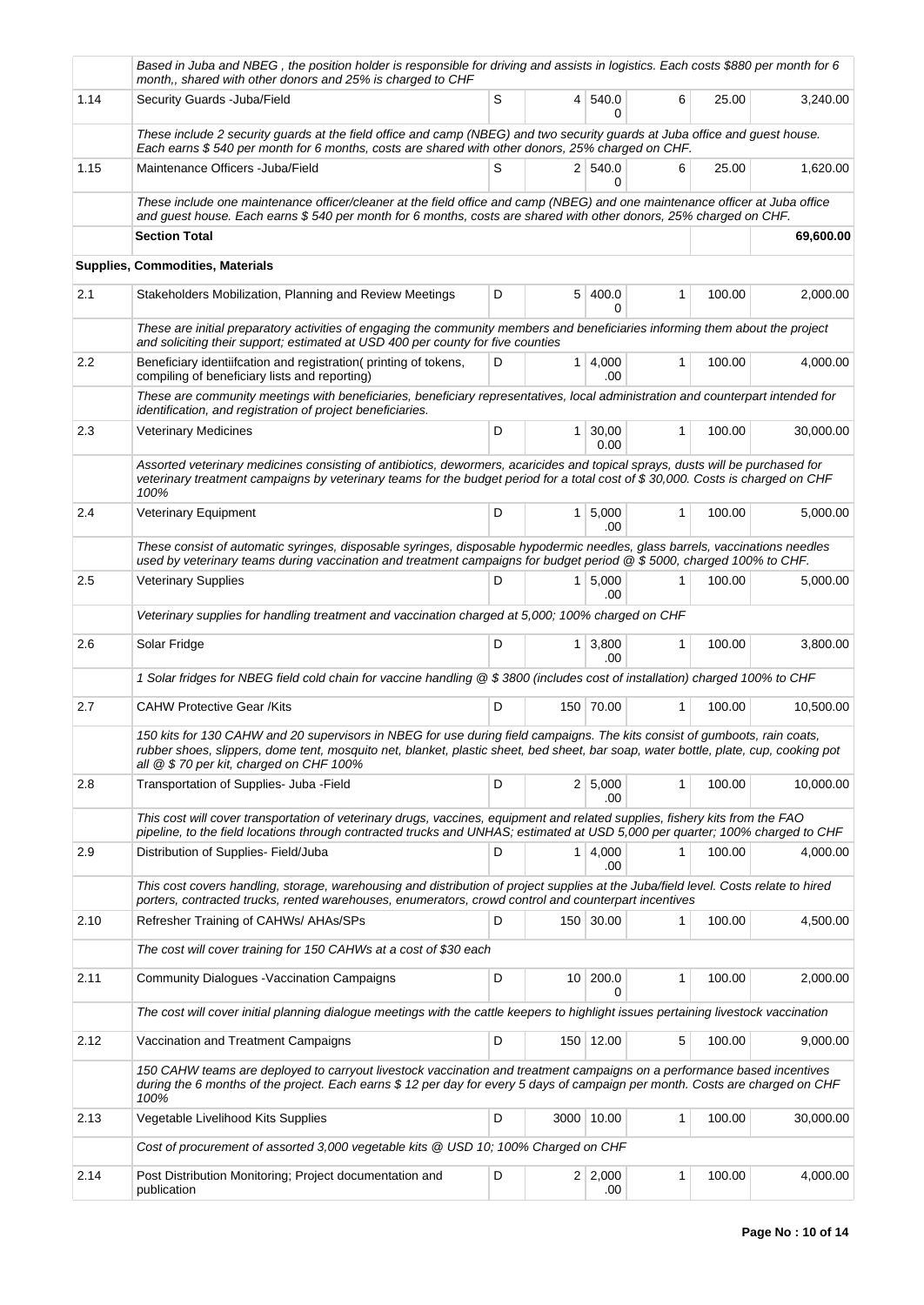|                                                                                          | The budget is meant to cover project monitoring exercises in NBEG; costs related to documentation and publication of project<br>activities charged at USD 2,000 per quarter; 100% charged on CHF                                            |   |                |                         |              |        |            |  |  |
|------------------------------------------------------------------------------------------|---------------------------------------------------------------------------------------------------------------------------------------------------------------------------------------------------------------------------------------------|---|----------------|-------------------------|--------------|--------|------------|--|--|
| 2.15                                                                                     | <b>Fishing Kits</b>                                                                                                                                                                                                                         | D | 3000           | 0.00                    | $\mathbf{1}$ | 1.00   | 0.00       |  |  |
|                                                                                          | These will be requested as in kind support through the Cluster Pipeline (FAO). Comprises of fishing hooks, twines and<br>monofilament. A total of 3,000 fishery kits will be requested; 0% charged on CHF. Estimated cost per kit is USD 7. |   |                |                         |              |        |            |  |  |
|                                                                                          | <b>Section Total</b>                                                                                                                                                                                                                        |   |                |                         |              |        | 123,800.00 |  |  |
| <b>Equipment</b>                                                                         |                                                                                                                                                                                                                                             |   |                |                         |              |        |            |  |  |
| 3.1                                                                                      | Laptops                                                                                                                                                                                                                                     | D |                | 2   900.0<br>0          | 1            | 100.00 | 1,800.00   |  |  |
|                                                                                          | Two laptops estimated at US\$ 700 for the FSL project team in NBEG                                                                                                                                                                          |   |                |                         |              |        |            |  |  |
| 3.2                                                                                      | Camping/Survival Equipment / Kits - Field Teams                                                                                                                                                                                             | D |                | 1 2,000<br>.00          | 1            | 100.00 | 2,000.00   |  |  |
|                                                                                          | The budget will cover procurement of camping/survival and quick run kits for use by staff in areas outside the bases and during<br>vaccination and treatment campaigns                                                                      |   |                |                         |              |        |            |  |  |
|                                                                                          | <b>Section Total</b>                                                                                                                                                                                                                        |   |                |                         |              |        | 3,800.00   |  |  |
|                                                                                          | <b>Contractual Services</b>                                                                                                                                                                                                                 |   |                |                         |              |        |            |  |  |
| 4.1                                                                                      | Security management (installations, welfare, subscription<br>services and trainings) - Office Juba/Field                                                                                                                                    | D |                | 1   4,000<br>.00        | 1            | 100.00 | 4,000.00   |  |  |
|                                                                                          | Due to increasing insecurity in Juba and field, security management including installation of alarm systems, subscriptions, staff<br>welfare installations and their service charges are becoming necessary                                 |   |                |                         |              |        |            |  |  |
|                                                                                          | <b>Section Total</b>                                                                                                                                                                                                                        |   |                |                         |              |        | 4,000.00   |  |  |
| <b>Travel</b>                                                                            |                                                                                                                                                                                                                                             |   |                |                         |              |        |            |  |  |
| 5.1                                                                                      | Flights-Juba-Field: Field Staff                                                                                                                                                                                                             | D |                | 8 800.0<br><sup>0</sup> | 6            | 25.00  | 9,600.00   |  |  |
|                                                                                          | Flights for 8 field staff from Juba to field return flights while implementing project activities, charged to CHF 25%                                                                                                                       |   |                |                         |              |        |            |  |  |
| 5.2                                                                                      | Flights Nairobi-Juba-Nairobi - Expatriate Staff                                                                                                                                                                                             | D |                | 7 540.0<br>$\Omega$     | 6            | 25.00  | 5,670.00   |  |  |
|                                                                                          | Flights Nairobi-Juba Return for 7 expatriate staff stationed at Juba and field, a total of 7 round trips budgeted for 6 months period<br>@ \$500 per trip, charged 25% to CHF, costs shared with other projects                             |   |                |                         |              |        |            |  |  |
| 5.3                                                                                      | Staff perdiem Allowances- Juba/Field                                                                                                                                                                                                        | D |                | 10   900.0<br>0         | 6            | 25.00  | 13,500.00  |  |  |
|                                                                                          | Staff perdiem for 10 eligible staff at @ \$30 per day (\$ 900 per month) while in the field, budgeted for 6 months, charged 25% to<br>CHF                                                                                                   |   |                |                         |              |        |            |  |  |
| 5.4                                                                                      | <b>Vehicle Rentals-Field</b>                                                                                                                                                                                                                | D |                | 6 150.0<br>0            | 6            | 50.00  | 2,700.00   |  |  |
|                                                                                          | Costs relate to vehicle hire for personnel transport at field and taxi hire at Juba for support operations functions I, estimated @ \$<br>150 per month for 6 months, charged @ 50% to CHF                                                  |   |                |                         |              |        |            |  |  |
| 5.5                                                                                      | Immigration/Visa Fees- Expat Staff                                                                                                                                                                                                          | D |                | 7 300.0<br>0            | 6            | 25.00  | 3,150.00   |  |  |
|                                                                                          | The budget cover the cost for VISA, alien registration and work permit and resident costs by expartriate staff incurred during the<br>project period; 25% charged on CHF                                                                    |   |                |                         |              |        |            |  |  |
|                                                                                          | <b>Section Total</b>                                                                                                                                                                                                                        |   |                |                         |              |        | 34,620.00  |  |  |
|                                                                                          | <b>General Operating and Other Direct Costs</b>                                                                                                                                                                                             |   |                |                         |              |        |            |  |  |
| 7.1                                                                                      | Juba Office and Guest House Rent                                                                                                                                                                                                            | S |                | 1   4,000<br>.00        | 6            | 25.00  | 6,000.00   |  |  |
|                                                                                          | Juba Office monthly rent $@$ \$ 4000 per month for 6 months, charged 25% to CHF                                                                                                                                                             |   |                |                         |              |        |            |  |  |
| 7.2                                                                                      | Field Offices/ Lodging / Accommodation                                                                                                                                                                                                      | D | 1 <sup>1</sup> | 600.0<br>0              | 6            | 50.00  | 1,800.00   |  |  |
| Budget meant to cover cost for staff lodging and accommodation while outside their bases |                                                                                                                                                                                                                                             |   |                |                         |              |        |            |  |  |
| 7.3                                                                                      | Juba Office Running and Maintenance Costs                                                                                                                                                                                                   | S |                | 1 600.0<br>0            | 6            | 25.00  | 900.00     |  |  |
|                                                                                          | Juba office running and maintenance costs $@$ \$ 600 per month for 6 months, charged 25% to CHF                                                                                                                                             |   |                |                         |              |        |            |  |  |
| 7.4                                                                                      | Field Office Running and Maintenace Costs                                                                                                                                                                                                   | D |                | 1   600.0<br>0          | 6            | 25.00  | 900.00     |  |  |
|                                                                                          | Field office running costs and maintenance-stationery, utilities                                                                                                                                                                            |   |                |                         |              |        |            |  |  |
| 7.5                                                                                      | Juba Office Supplies                                                                                                                                                                                                                        | S |                | 1 600.0<br>0            | 6            | 25.00  | 900.00     |  |  |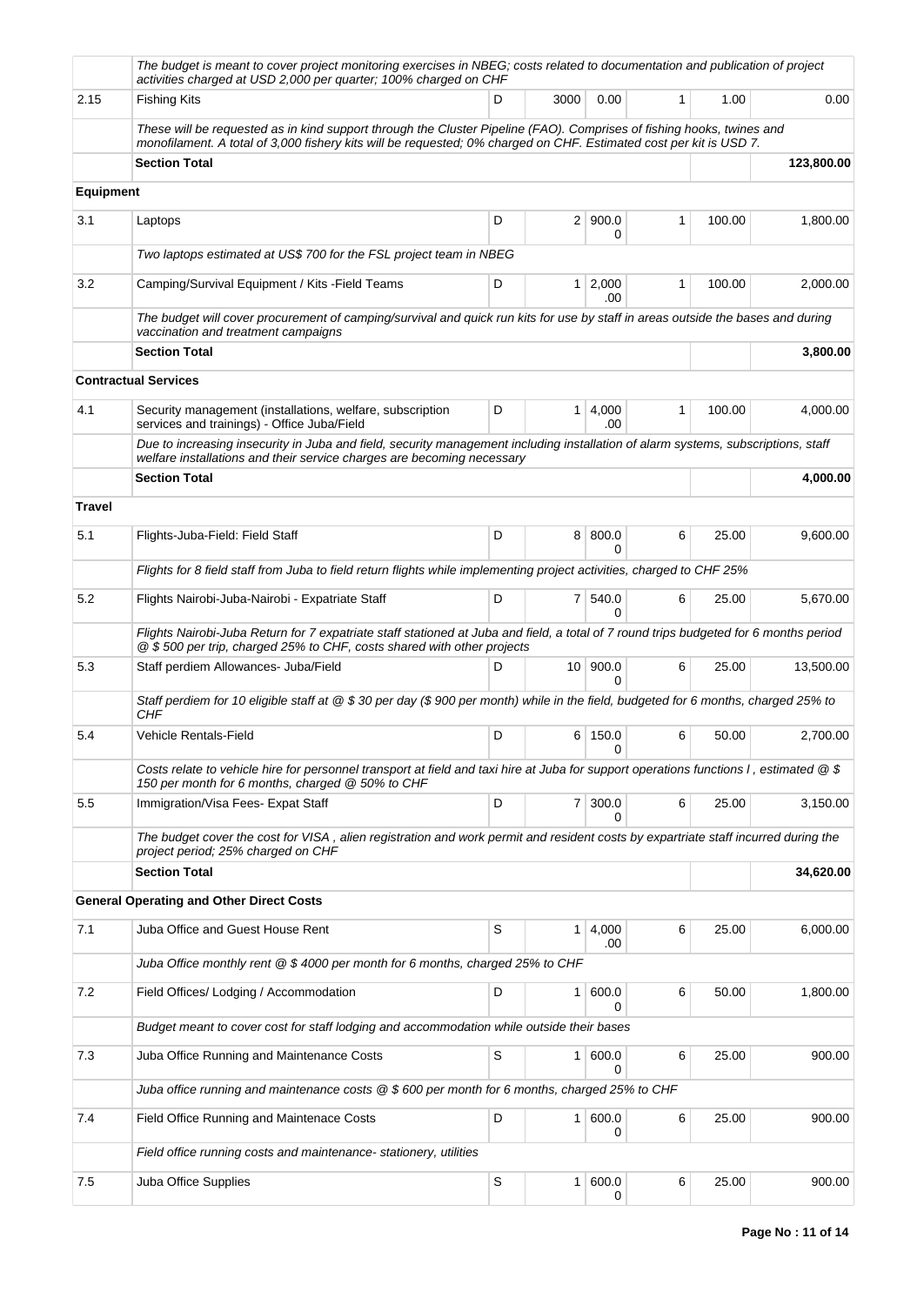|                   | Juba office supplies -stationery, utilities @ \$600 per month for 6 months, charged 25% to CHF                                                        |   |              |                       |              |       |            |
|-------------------|-------------------------------------------------------------------------------------------------------------------------------------------------------|---|--------------|-----------------------|--------------|-------|------------|
| 7.6               | <b>Field Offices Supplies</b>                                                                                                                         | D | $\mathbf{1}$ | 600.0<br>0            | 6            | 50.00 | 1,800.00   |
|                   | Field office supplies -stationery, utilities @ \$600 per month for 6 months, charged 50% to CHF                                                       |   |              |                       |              |       |            |
| 7.7               | Juba Office Communications (internet, mobiles, thuraya)                                                                                               | S |              | $1 \mid 1,700$<br>.00 | 6            | 25.00 | 2,550.00   |
|                   | Cost of monthly internet subscription fee, scratch cards for mobile phones, thuraya                                                                   |   |              |                       |              |       |            |
| 7.8               | Field Offices Communications (internet, mobiles, thuraya)                                                                                             | D | $\mathbf{1}$ | 900.0<br>0            | 6            | 50.00 | 2,700.00   |
|                   | Cost of monthly internet subscription fee, scratch cards for mobile phones, thuraya; estimated at USD 900 per month; 50%<br>charged to the project    |   |              |                       |              |       |            |
| 7.9               | Generator running costs-Juba                                                                                                                          | S | $\mathbf{1}$ | 300.0<br>$\Omega$     | 6            | 25.00 | 450.00     |
|                   | Generator at Juba Office Running Costs (fuel, repairs, parts) @ \$ 300 per month for 6 months, charged 25% on CHF                                     |   |              |                       |              |       |            |
| 7.10              | <b>Bank Charges</b>                                                                                                                                   | D |              | $1 \mid 9.725$<br>.00 | $\mathbf{1}$ | 50.00 | 4,862.50   |
|                   | Bank charges;-KCB charges 2.0% of all the total amount transacted, estimated at US\$ 5000 for the entire life of project, 50%<br>charged to CHF       |   |              |                       |              |       |            |
| 7.11              | Juba/Field Office Vehicle Running Costs/Insurance/Compact<br>Money                                                                                    | S |              | 2   6,000<br>.00.     | $\mathbf{1}$ | 25.00 | 3,000.00   |
|                   | Costs for running, insurance and maintenance of vehicles used to support the project estimated at USD 6000 per quarter; 25%<br>Charged to the project |   |              |                       |              |       |            |
|                   | <b>Section Total</b>                                                                                                                                  |   |              |                       |              |       | 25,862.50  |
| <b>SubTotal</b>   |                                                                                                                                                       |   | 6,553.00     |                       |              |       | 261,682.50 |
| Direct            |                                                                                                                                                       |   |              |                       |              |       | 210,007.50 |
| Support           |                                                                                                                                                       |   | 51,675.00    |                       |              |       |            |
| <b>PSC Cost</b>   |                                                                                                                                                       |   |              |                       |              |       |            |
|                   | <b>PSC Cost Percent</b>                                                                                                                               |   |              |                       |              |       | 7.00       |
| PSC Amount        |                                                                                                                                                       |   |              |                       |              |       | 18,317.78  |
| <b>Total Cost</b> |                                                                                                                                                       |   |              |                       |              |       | 280,000.28 |
|                   | <b>Grand Total CHF Cost</b>                                                                                                                           |   |              |                       |              |       | 280,000.28 |